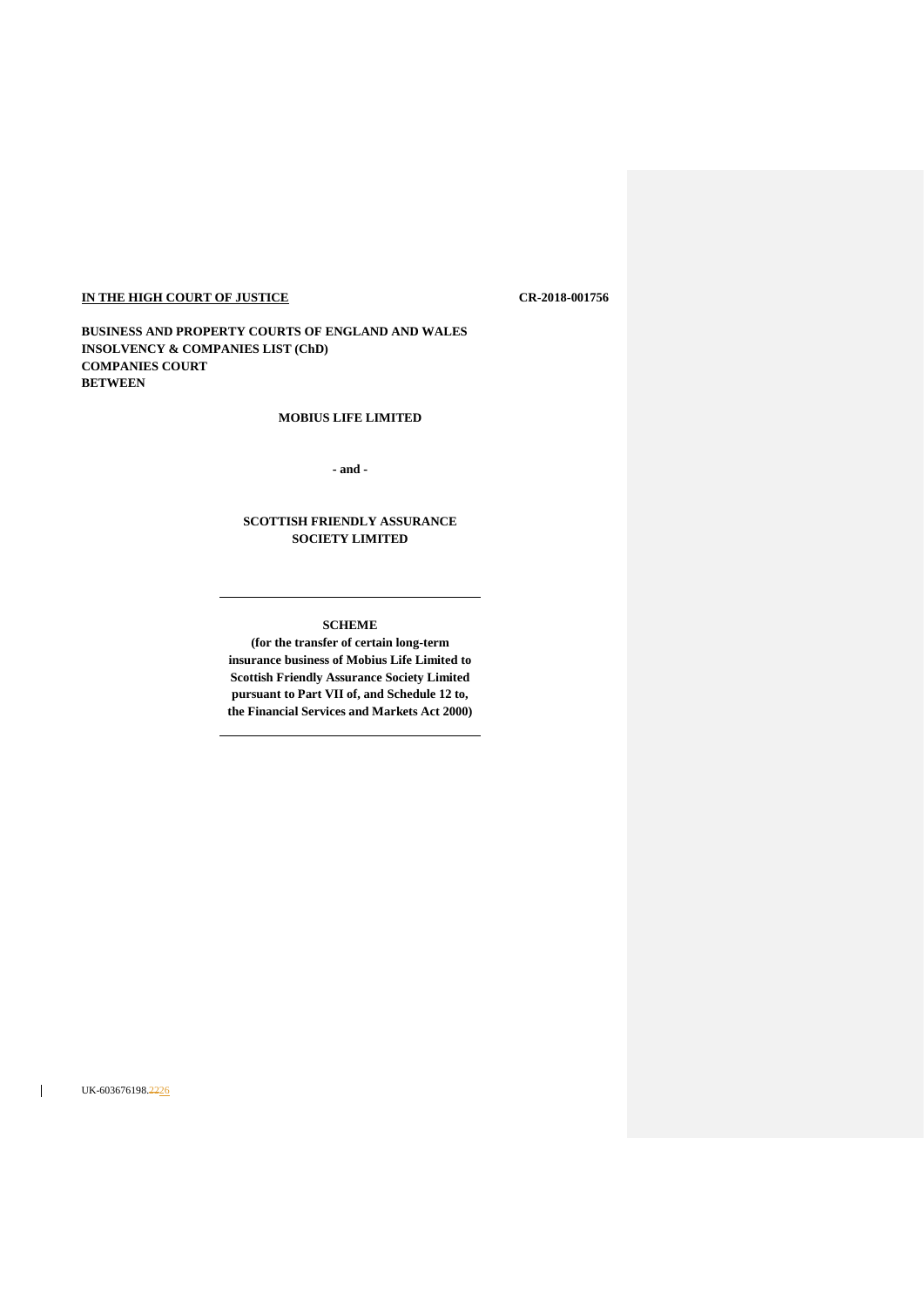### **PART A – DEFINITIONS AND INTERPRETATION**

### **1. DEFINITIONS AND INTERPRETATION**

1.1 In this Scheme, unless the subject or context requires otherwise, the following expressions bear the meanings respectively set opposite them:

"**Actuary**": the person appointed by the relevant insurer from time to time to perform the SIMF20 senior management function;

"**Business Day**": a day (other than a Saturday or Sunday) on which banks are open for business (other than solely for trading and settlement in Euros) in both London and Glasgow;

"**Business Personal Data**": any personal data (as that term is defined under the GDPR) which relates to the Transferred Business;

"**Contracts**": the services agreement originally between Blackrock Investment Management (UK) Limited and Investment Solutions Limited (now Mobius) dated 5 May 2010, as novated to Aegon UK plc and as amended from time to time, pursuant to which Aegon UK plc provides Mobius with member administration services in relation to the Transferred Policies, and any other agreement to which Mobius is party in connection with the Transferred Business and which Mobius and SF agree in writing prior to the Effective Date should be transferred pursuant to this Scheme;

"**CBTRA Regulations**": The Financial Services and Markets Act 2000 (Control of Business Transfers) (Requirements on Applicants) Regulations 2001;

"**Court**": the High Court of Justice in England and Wales;

"Data Migration": the migration to SF of:

- (A) all Policies, Contracts and data relating to the Transferred Business; and
- (B) all underlying assets and records relating to the Transferred Business in whatever form;

"**Effective Date**": the time and date on which this Scheme shall become effective in accordance with paragrap[h 12;](#page-18-0)

"**Encumbrance**": any mortgage, charge, pledge, security assignment, lien, option, restriction, right of first refusal, right of pre-emption, third party right or interest, any other encumbrance or security interest of any kind and any other type of preferential arrangement (including, without limitation, title transfer and retention agreements) having a similar effect;

"**Excluded Assets**": any and all such assets of Mobius other than the Transferred Assets and the Residual Assets and such Excluded Assets shall include:

- (A) the rights of Mobius to any defences, claims, counterclaims, defences to counterclaims and rights of set-off in respect of the Excluded Liabilities;
- (B) the rights of Mobius under or relating to the Excluded Policies; and
- (C) the rights, benefits and powers of Mobius under or by virtue of the Retained Reinsurance Contracts; and
- (D) any other property of Mobius that would be comprised in the Transferred Assets but which Mobius and SF agree in writing prior to the Effective Date should not be transferred pursuant to this Scheme;

UK-603676198.2226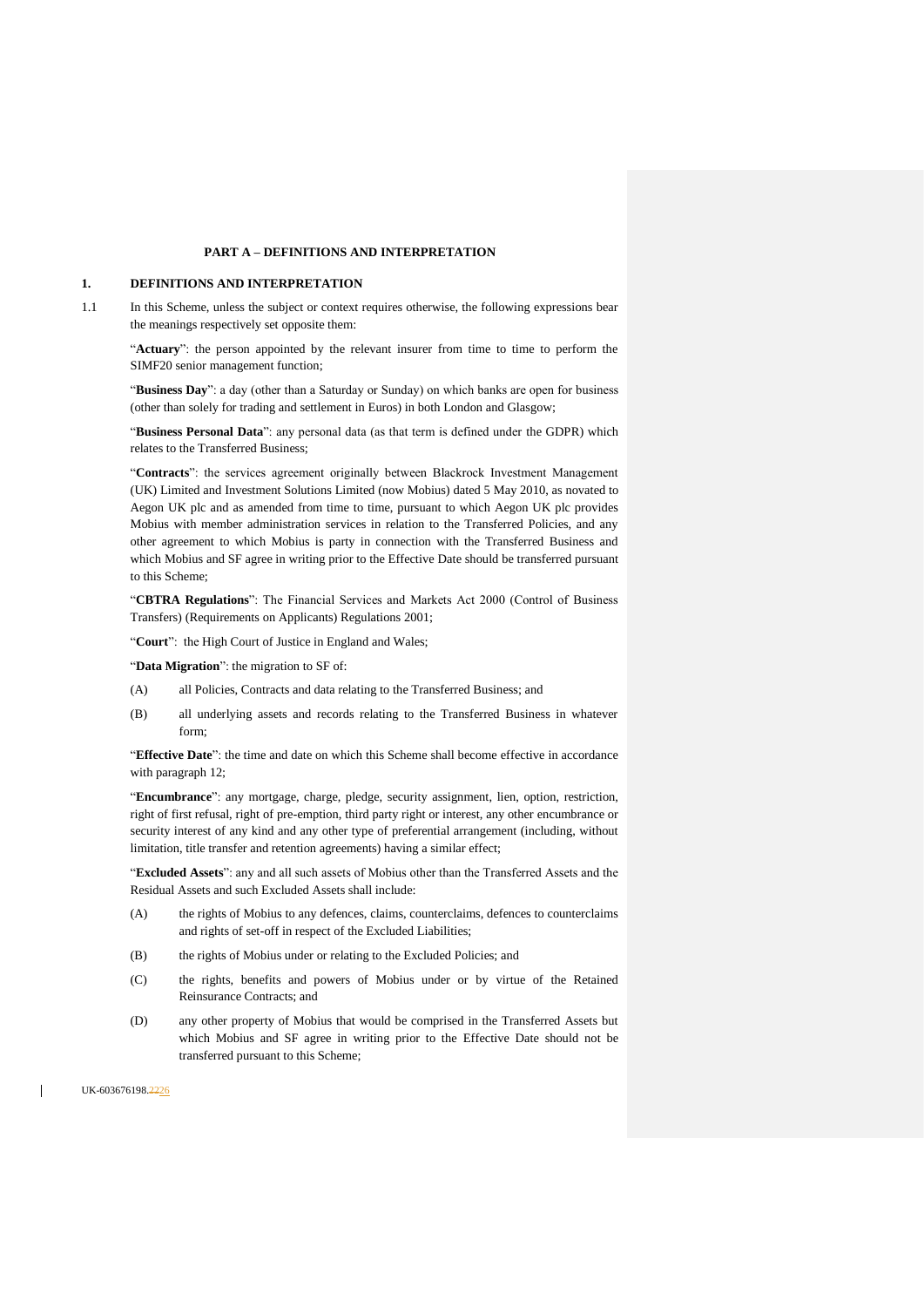"**Excluded Liabilities**": any liabilities, duties or obligations of Mobius arising under or from this Scheme and/or which would otherwise have transferred to SF as a Transferred Liability but which Mobius and SF have agreed in writing prior to the Effective Date shall not be transferred to SF;

"**Excluded Policies**": Policies comprised in the Transferred Policies under which any liability remains unsatisfied or outstanding as at the Effective Date:

- (A) written by Mobius in the course of carrying on insurance business in the United Kingdom or any other EEA State, in respect of which:
	- (i) for the purpose of paragraph 1(3) of Schedule 12 to FSMA, an EEA State other than the United Kingdom is the State in which the relevant policy was concluded; and
	- (ii) the appropriate Regulator has not prior to the making of the Order by which the Court sanctions this Scheme provided the certificate referred to in paragraph 4 of Schedule 12 to FSMA with respect to the relevant EEA State which is the State of the commitment; or
- (B) written by Mobius in the course of carrying on insurance business in the United Kingdom or any other EEA State which the Court has determined shall not be transferred at the Effective Date; or
- (C) written by Mobius in the course of carrying on Long Term Business but which are not otherwise capable of being transferred pursuant to FSMA at the Effective Date,

and any further Policy issued by Mobius pursuant to the exercise of any right or option under an Excluded Policy as described in paragraph [9.3;](#page-16-0)

"**FCA**": the Financial Conduct Authority;

"**FCA Handbook**": the handbook of rules and guidance issued from time to time by the FCA under FSMA;

"**Financial Ombudsman Service**": the scheme provided under Part XVI FSMA;

"FSMA": the Financial Services and Markets Act 2000;

"**GDPR**": the Regulation of the European Parliament and of the Council on the protection of natural persons with regard to the processing of personal data and on the free movement of such data, and repealing Directive 95/46/EC (General Data Protection Regulation);

"HMRC": Her Majesty's Revenue & Customs;

"**Independent Expert**": the person nominated or approved by the Regulator to make the report on the terms of this Scheme in accordance with section 109 FSMA;

"**Linked Fund**": an internal linked fund maintained by Mobius prior to the Effective Date or by SF prior to or following the Effective Date for the purpose of calculating benefits payable under Linked Policies;

"**Linked Policies**": Policies under which the benefits are wholly or partly to be determined by reference to the value of, or the income from, property of any description (whether or not specified in the Policies) or by reference to fluctuations in, or in an index of, the value of property of any description (whether or not so specified);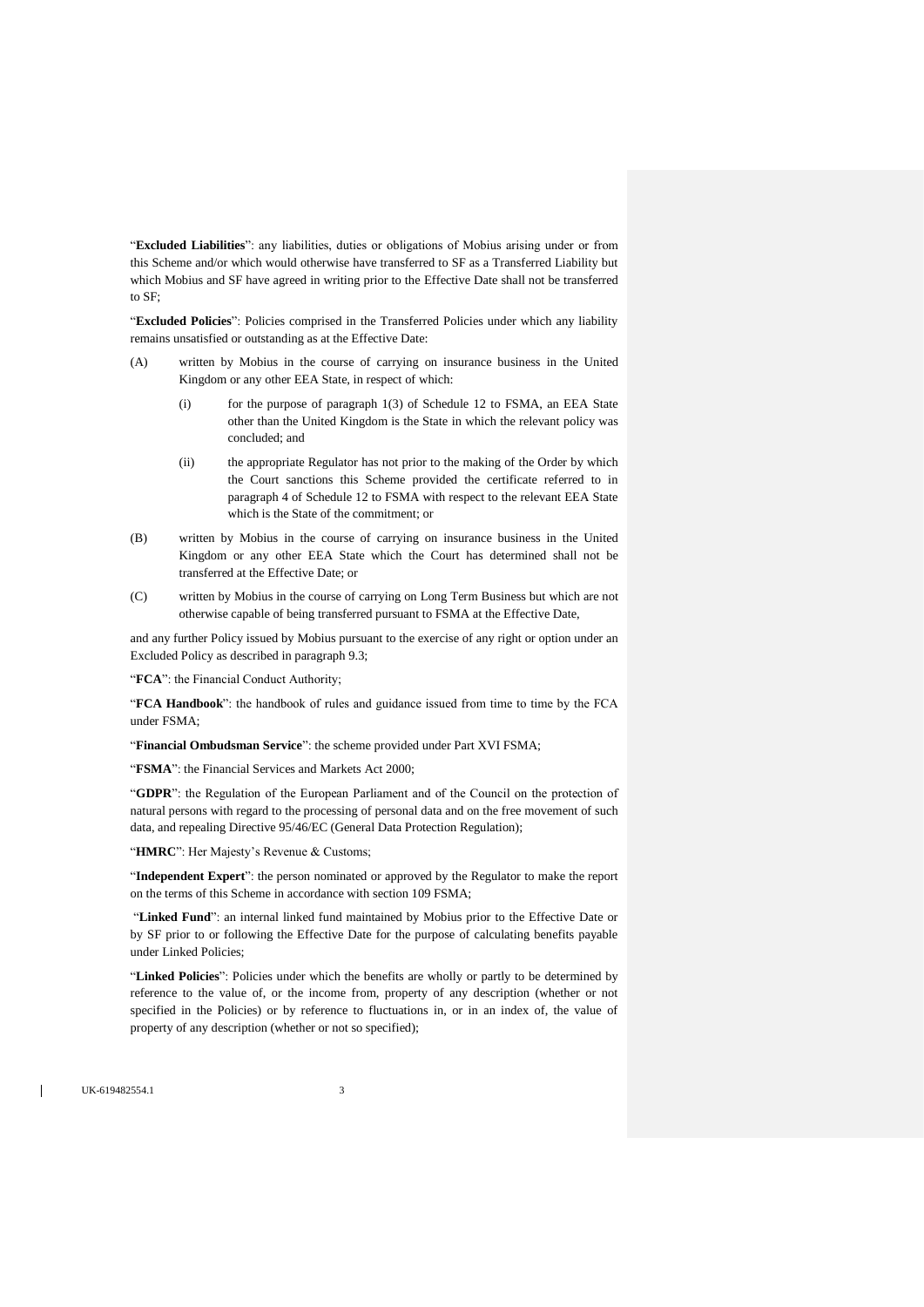"**Long Term Business**": the business of effecting or carrying out long term insurance contracts as principal, being contracts falling within Part II of Schedule 1 to the RAO;

"**Long Term Fund**": the fund, or each of the funds, established and maintained by Mobius or SF (as the context requires) in respect of Long Term Business;

"**Mobius**": Mobius Life Limited, a company incorporated in England and Wales with registered number 03104978 whose registered office is at 7th Floor, 20 Gresham Street, London EC2V 7JE;

"Mobius Board": the board of directors of Mobius from time to time;

"**Mobius Group**": Mobius and, for as long as Mobius is a subsidiary of Mobius Holdings Limited, Mobius Holdings Limited and its subsidiaries and subsidiary undertakings from time to time;

"**Mobius Linked Fund**": one or more notional internal linked funds maintained by Mobius immediately prior to the Effective Date for the purposes of calculating the benefits payable under the Transferred Policies;

"**Mobius Reinsurance Policy**": the policy entered into between Mobius and Scottish Friendly on or before the Effective Date in the form agreed between them (and as the same may be amended or varied from time to time);

"Order": an order made by the Court pursuant to section 111 of FSMA sanctioning this Scheme and any order (including any subsequent order) in relation to this Scheme made by the Court pursuant to section 112 of FSMA;

"**Policy**": has the meaning set out in the Financial Services and Markets Act 2000 (Meaning of "Policy" and "Policyholder") Order 2001;

"**Policyholder**": has the meaning set out in the Financial Services and Markets Act 2000 (Meaning of "Policy" and "Policyholder") Order 2001;

"**Principle 6**": Principle 6 set out in Chapter 2 of the Principles for Businesses sourcebook forming part of the FCA's Handbook;

"**Proceedings**": includes any action or other legal or administrative proceedings or step (whether direct or indirect, by way of a claim, demand, legal proceedings, execution of judgment, arbitration, complaint or otherwise howsoever) including arbitration, mediation, adjudication, any other dispute resolution procedure (whether or not it involves submission to any court), any judicial, quasi-judicial, administrative or regulatory review or process or any complaint or claim to any ombudsman or other proceedings for the resolution of a dispute or claim, in each case whether current, future, pending, threatened or otherwise;

"**RAO**": the Financial Services and Markets Act 2000 (Regulated Activities) Order 2001 (SI 2001/544);

"**Records**": all documents, files and other records, whether in physical or electronic form, relating to the Transferred Business which are in the possession of, or under the control of, Mobius, but excluding any records documents, files and other records relating to the Transferred Business that the parties at any time agree in writing to exclude;

"**Regulator**": the Prudential Regulation Authority ("**PRA**") and/or the FCA (as the case may be) of the United Kingdom or such other authority or authorities as shall from time to time carry out such functions in relation to the prudential regulation and/or financial conduct of Long Term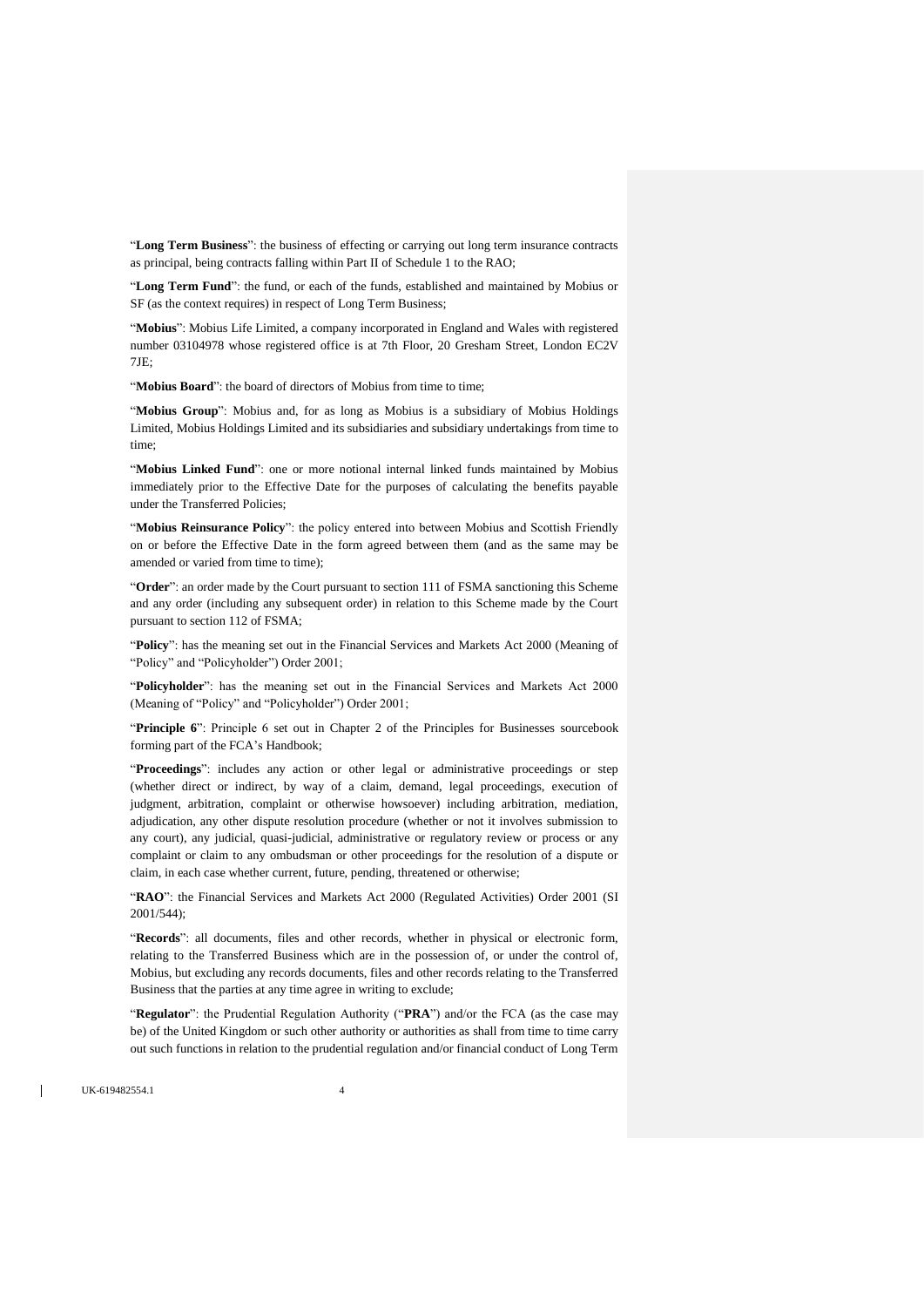Business as carried on in the United Kingdom by Mobius or SF (as applicable) as are on the date hereof carried out by the Prudential Regulation Authority and the Financial Conduct Authority of the United Kingdom;

"**Reinsured Liabilities**": the liabilities reinsured under the Mobius Reinsurance Policy;

#### "**Residual Asset**":

- (A) any property of Mobius attributable to the Transferred Business (including any right, benefit or power of Mobius under any Transferred Policy) in respect of which the Court has declined to order the transfer to SF under section 112(2) of FSMA as at the Effective Date;
- (B) any other property of Mobius attributable to the Transferred Business (including any right or benefit under any Transferred Policy) where Mobius and SF agree in writing prior to the Effective Date that its transfer should be delayed or should not be transferred at all;
- (C) any property of Mobius attributable to the Transferred Business which is outside the jurisdiction of the Court or in respect of which the transfer pursuant to an order of the Court is not recognised by the laws of the jurisdiction in which the property is situated;
- (D) any property of Mobius attributable to the Transferred Business which cannot be transferred to or vested in SF on the Effective Date for any other reason; and
- (E) any proceeds of sale or income or other accrual or return whatsoever, whether or not in any case in the form of cash, earned or received from time to time after the Effective Date in respect of any property referred to in paragraphs (A) to (D) of this definition;

"**Residual Liability**": any liability, duty or obligation whatsoever of Mobius (other than an Excluded Liability and a liability under an Excluded Policy):

- (A) that is attributable to or connected with a Residual Asset and arises at any time before the Subsequent Transfer Date applicable to that Residual Asset including, without limitation, any liability to taxation; or
- <span id="page-4-0"></span>(B) in respect of which the Court has declined to order the transfer to SF under section 112(2) of FSMA on the Effective Date; or
- <span id="page-4-1"></span>(C) any liability of Mobius which cannot be transferred to or vested in SF for any other reason on the Effective Date;

"**Retained Reinsurance Contracts**": all the contracts, agreements, policies and other arrangements in place to which Mobius is a party in the nature of reinsurance and which cover any part, or all of, the Transferred Business and which are in force immediately prior to the Effective Date;

"**SF**": Scottish Friendly Assurance Society Limited a friendly society, registered and incorporated under the Friendly Societies Act 1992 with No. 3 COLL (S), whose registered office is at Scottish Friendly House, 16 Blythswood Square, Glasgow G2 4HJ;

"**SF Board**": the board of directors of SF from time to time;

"**SF Group**": SF, its subsidiaries and subsidiary undertakings, any holding company of SF and all other subsidiaries of any such holding company from time to time;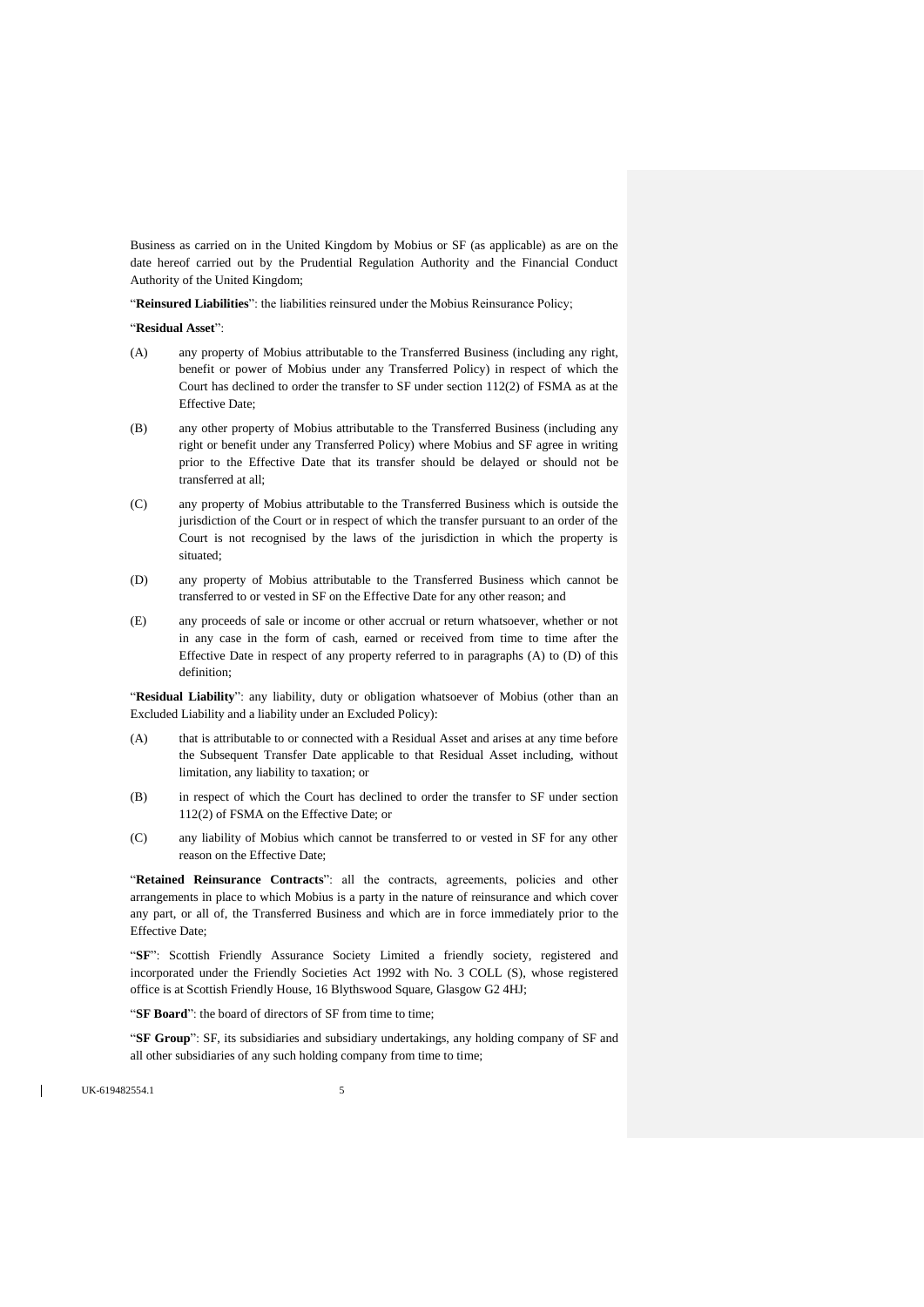"**SF Long Term Fund**": the fund established and maintained by SF in respect of Long Term Business;

"**SF Main Fund**": the fund bearing the name "**Main Fund**" established as a sub-fund of the SF Long Term Fund for business other than business held in the other sub-funds established and maintained by SF;

"**SF Rules**": the Memorandum and Rules of SF in force from time to time;

"**Subsequent Transfer Date**": in relation to any Residual Asset or Residual Liability, the date (and each date) after the Effective Date on which such Residual Asset or Residual Liability is or is to be transferred to SF, namely;

- <span id="page-5-0"></span>(A) in respect of any Residual Asset falling within paragraph [\(A\),](#page-5-0) [\(B\),](#page-5-1) [\(C\)](#page-5-2) or (D) of the definition of Residual Asset, and of any Residual Liability which is attributable to or connected with that Residual Asset or which falls within paragraph [\(B\)](#page-4-0) or [\(C\)](#page-4-1) of the definition of Residual Liability, the date on which any impediment to its transfer shall have been removed or overcome;
- (B) in respect of any Residual Asset falling within paragraph (E) of the definition of Residual Asset and of any Residual Liability which is attributable or connected with that Residual Asset, the date on which Mobius and SF agree the transfer should take effect; or
- <span id="page-5-2"></span><span id="page-5-1"></span>(C) the date on which the Court may otherwise determine that such transfer shall take effect;

"Tax" or "taxation": all forms of tax, duty, rate, levy, charge or other imposition or withholding whenever and by whatever authority imposed and whether of the United Kingdom or elsewhere, including (without limitation) income tax (including income tax or amounts equivalent to or in respect of income tax required to be deducted or withheld from or accounted for in respect of any payment), corporation tax, advance corporation tax, capital gains tax, inheritance tax, value added tax, customs duties, excise duties, stamp duty, stamp duty reserve tax, stamp duty land tax, national insurance, and other similar contributions, and any other taxes, duties, rates, levies charges, imposts or withholdings corresponding to, similar to, replaced by or replacing any of them, together with any interest, penalty, surcharge or fine in connection with any taxation or in connection with the failure to file any return for the purposes of any taxation;

#### "**Tax Clearances**":

- (A) confirmation from HMRC that the transfer of the Transferred Business will be treated as a TOGC or otherwise not subject to VAT;
- (B) confirmation from HMRC that the transfer or sale and purchase of the assets comprised in the Transferred Business will not attract stamp duty or stamp duty reserve tax;
- (C) notification from HMRC under section 133 of the Finance Act 2012 confirming that HMRC are satisfied that section 132(1)(b) of the Finance Act 2012 is not met;

"this Scheme": this scheme in its original form or with or subject to any modification, addition or condition which may be approved or imposed in accordance with paragrap[h 13;](#page-18-1)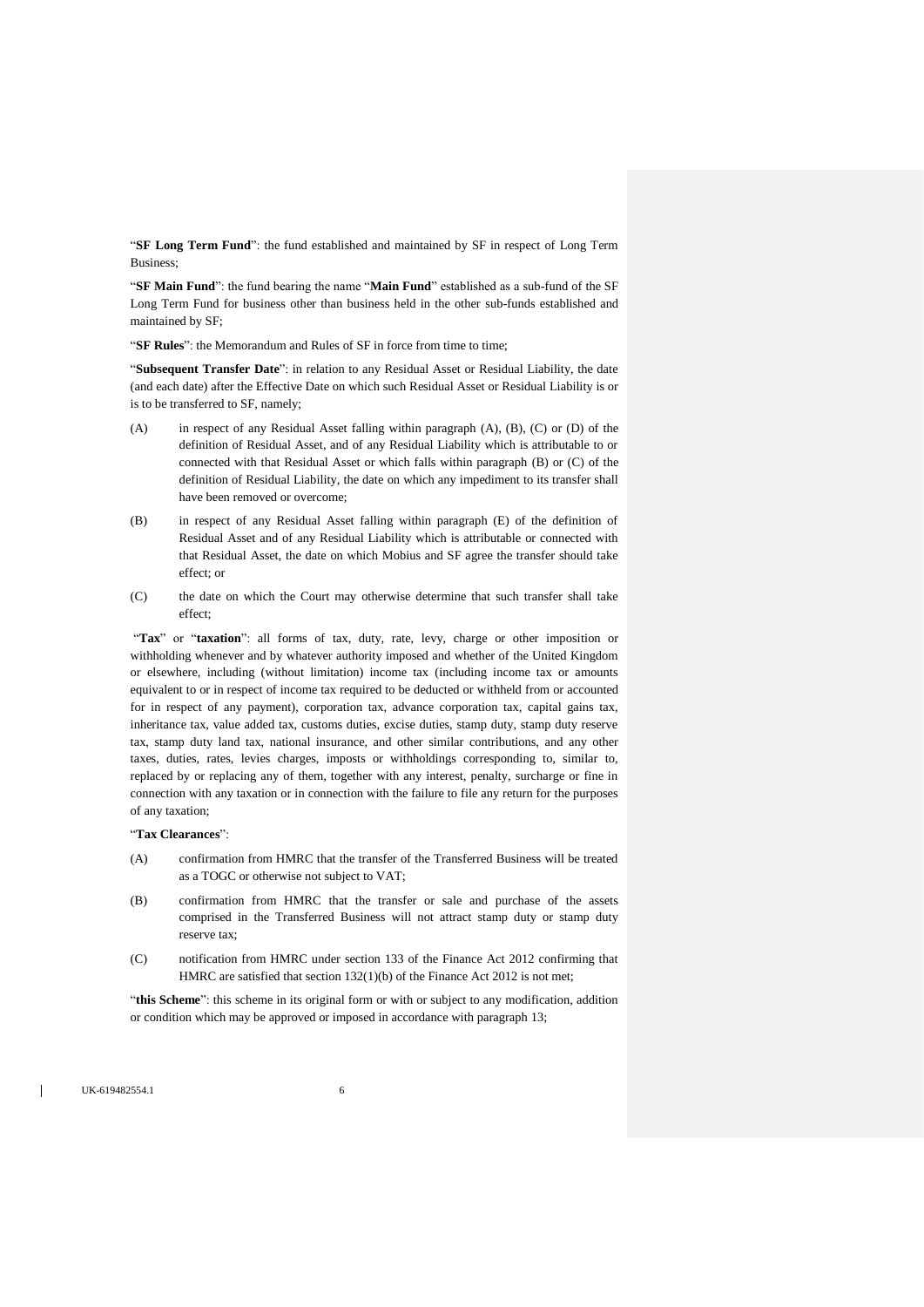**TOGC**": the transfer of a business (or of part of a business) as a going concern for the purposes of both section 49(1) VATA 1994 and article 5 Value Added Tax (Special Provisions) Order 1995;

"**Transferred Assets**": means:

- (A) the rights, benefits and powers of Mobius under or by virtue of or otherwise arising in connection with the Transferred Policies;
- (B) all rights and claims (present or future, actual or contingent) against any third party in relation to the Transferred Business or arising as a result of Mobius having carried on the Transferred Business;
- (C) all rights, benefits and powers of Mobius under or by virtue of the Contracts;
- (D) the Records, and all rights, title and interest of Mobius in the Records;
- (E) all property attributable to the Excluded Policies (except if and for so long as such property constitutes a Residual Asset);
- (F) any other assets which Mobius and SF agree, whether before or after the Effective Date, are to be transferred under this Scheme,

but excluding: (1) the Excluded Assets; (2) (prior to the relevant Subsequent Transfer Date) the Residual Assets; and (2) any rights, benefits and powers under or relating to the Excluded Policies;

"**Transferred Business**": the Transferred Policies, Transferred Assets and Transferred Liabilities but excluding:

- (A) (prior to each Subsequent Transfer Date) any Residual Assets and Residual Liabilities; and
- (B) any Excluded Policies;

"**Transferred Liabilities**": all liabilities, duties and obligations of Mobius whatsoever as at the Effective Date (whether actual or prospective) under or relating to the Transferred Policies and to tax attributable to the Transferred Business but excluding: (1) the Excluded Liabilities; (2) (prior to each Subsequent Transfer Date) the Residual Liabilities; (3) any liabilities under or relating to the Excluded Policies and (4) any liabilities under or relating to the Retained Reinsurance Contracts;

"**Transferred Policies**": means the Linked Policies written by Mobius relating to the contractbased group and stakeholder pension schemes included in a file in the form of a database having the filename  $\left[\frac{1}{2}, \frac{1}{2}\right]$  (Carter", as provided by Mobius to SF on or before the Effective Date under which any liability remains unsatisfied or outstanding at the Effective Date, including:

- (A) Policies written by Mobius which have lapsed on or before the Effective Date and which are reinstated by SF after the Effective Date;
- (B) all proposals for insurance received by or on behalf of Mobius before the Effective Date which have not become Policies in force by the Effective Date but which subsequently become Policies,

but excluding the Excluded Policies; **Formatted:** Don't keep with next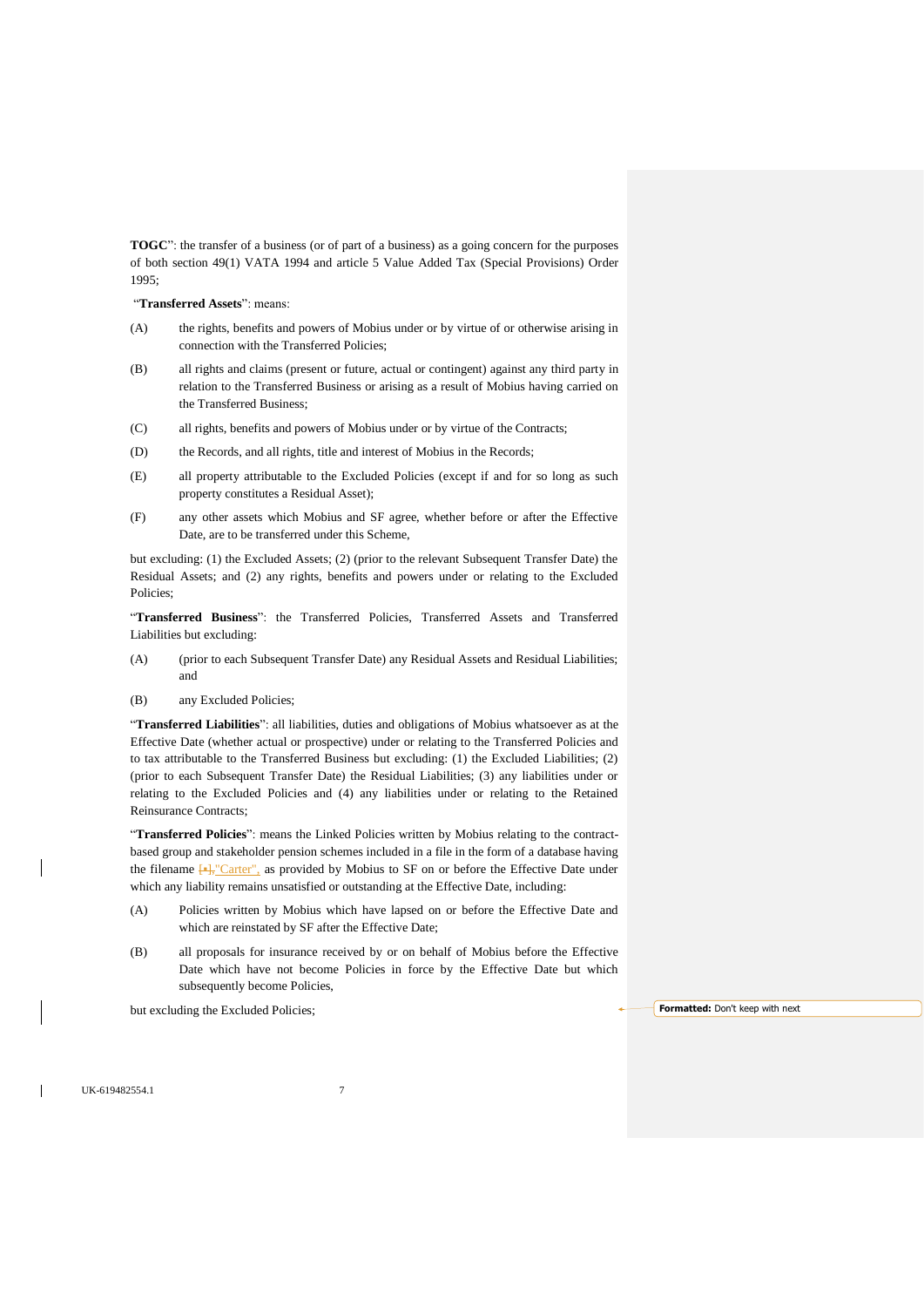"**VAT**": value added tax and any tax or duty of a similar nature substituted for it, including value added tax chargeable under or pursuant to the EC Council Directive 2006/112/EC as implemented into relevant national law;

"**VATA 1994**": Value Added Tax Act 1994;

- 1.2 In this Scheme, unless the subject or context requires otherwise, the following expressions bear the meanings respectively set opposite them:
	- (A) "property" includes (without limitation) property, assets, rights (including, without limitation, contingent rights as to the repayment of tax) and powers of every description (whether present or future, actual or contingent) and includes property held on trust and securities, benefits, powers of any description and any interest whatsoever in any of the foregoing;
	- (B) "liabilities" includes (without limitation) duties and obligations of every description (whether present or future, actual or contingent);
	- (C) "transfer" includes (as the context may require) "assign", "assignation" or "assignment", "dispose" or "disposal" or "convey" or "conveyance";
	- (D) any reference to the singular shall include a reference to the plural and vice versa and any reference to the masculine shall include a reference to the feminine and neuter and vice versa;
	- (E) any reference in this Scheme to an enactment, a statutory provision or any subordinate legislation shall be deemed to includedinclude a reference to that enactment, statutory provision or subordinate legislation as amended, replaced or re-enacted from time to time and to any instrument or order made from time to time under such enactment, statutory provision or subordinate legislation;
	- (F) any reference to any rules or regulations issued by the Regulators shall be deemed to include a reference to such rules or regulations as amended or replaced from time to time;
	- (G) expressions used in this Scheme which have meanings under FSMA shall bear those meanings, including:
		- (i) "State of the commitment" which bears the meaning set out in paragraph 6, Part 1 of Schedule 12 to FSMA; and
		- (ii) "EEA State" which bears the meaning set out in paragraph 8, Part 1 of Schedule 3 to FSMA;
	- (H) the expressions "holding company" and "subsidiary" shall have the same meanings as in the Companies Act 2006;
	- (I) any references to this Scheme shall include the Schedules to it and references to paragraphs, Parts or Schedules are to paragraphs or Parts of or Schedules to this Scheme;
	- (J) headings are inserted for convenience only and shall not affect the construction of this Scheme;
	- (K) any reference to a person shall include a reference to a body corporate, a partnership, an unincorporated association or to a person's executors or administrators, and for the avoidance of doubt, shall include a trustee;

UK-619482554.1 8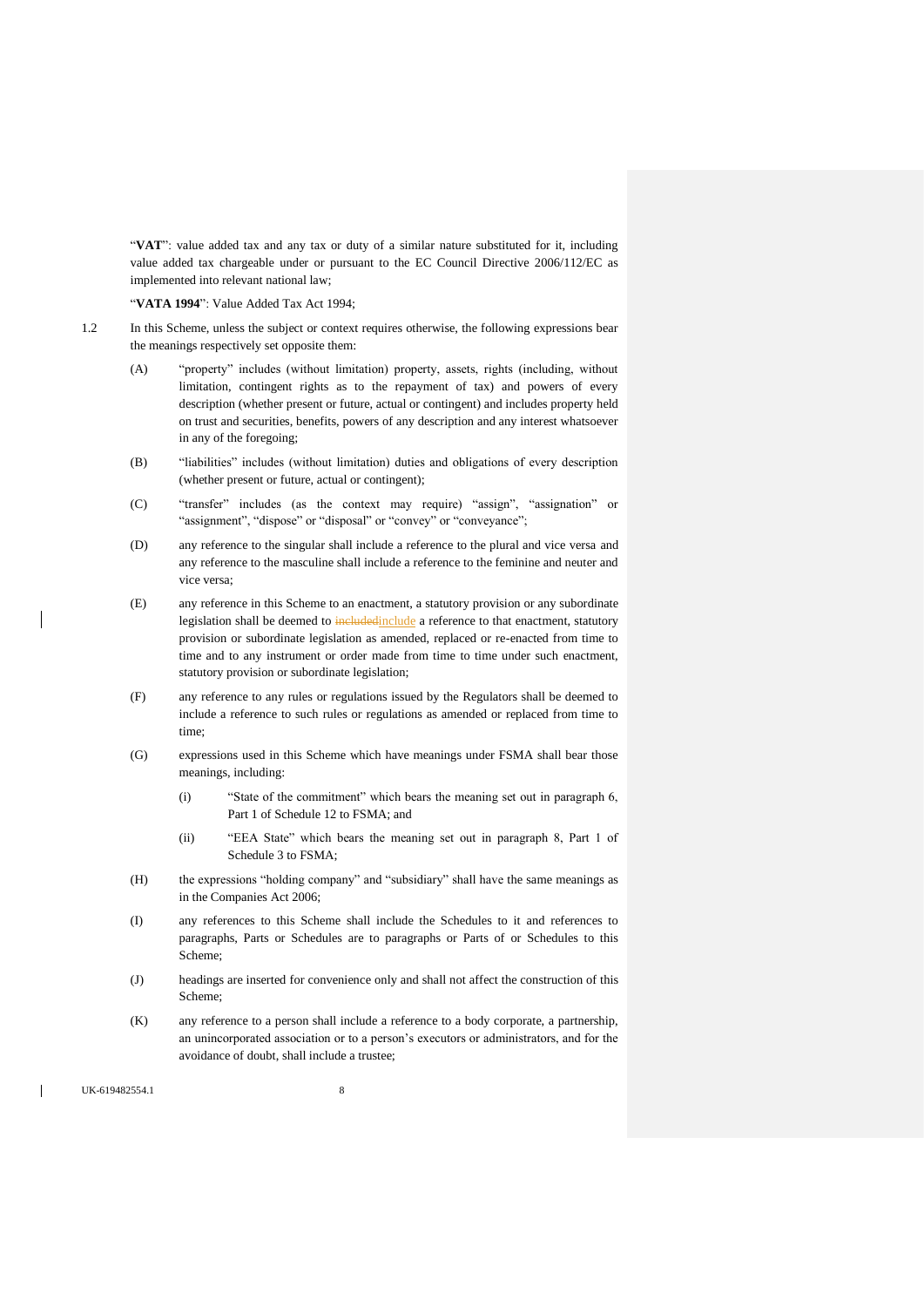- (L) if a period of time is specified from a given day or date or from the day or date of an actual event, it shall be calculated exclusive of that day or date;
- (M) any reference to writing shall include any modes of reproducing words in a legible and non-transitory form;
- (N) any reference to a calculation, decision, determination or opinion of any of the SF Board or the Mobius Board (or any similar expression) shall be deemed to include a calculation, decision, determination or opinion of a duly constituted committee or duly authorised representative of the SF Board or the Mobius Board (as appropriate);
- (O) the expression "variation" shall include any variation, supplement, deletion, replacement or termination, however effected;
- (P) any reference to an amount shall be exclusive of any applicable value added or other tax; and
- (Q) any reference to pounds or  $\pounds$  shall be to pounds sterling or  $\pounds$  sterling in the currency of the United Kingdom.

 $\overline{\phantom{a}}$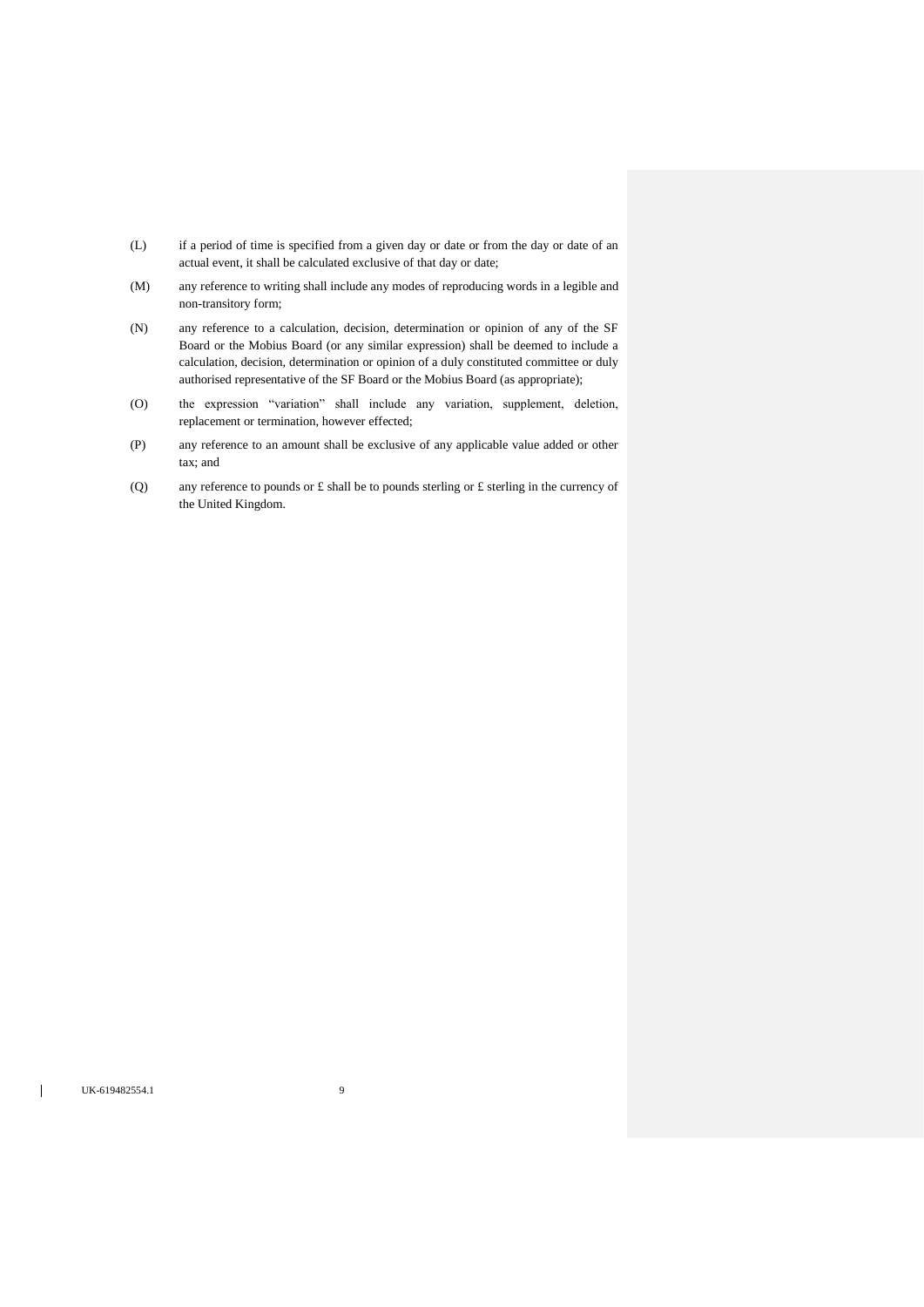## **PART B – INTRODUCTION**

## **2. INTRODUCTION**

- 2.1 Mobius is a company incorporated in England and Wales with registered number 03104978. The registered office of Mobius is situated at 7th Floor, 20 Gresham Street, London EC2V 7JE.
- 2.2 SF is a friendly society registered and incorporated under the Friendly Societies Act 1992 with No. 3 COLL (S). The registered office of SF is situated at Scottish Friendly House, 16 Blythswood Square, Glasgow G2 4HJ.
- 2.3 Mobius has permission under Part IVA FSMA to effect and carry on Long Term Business in the United Kingdom in classes I, III and VII set out in Part II of Schedule 1 to the RAO.
- 2.4 SF has permission under Part IVA FSMA to effect and carry on Long Term Business in the United Kingdom in classes I, III and IV set out in Part II of Schedule 1 to the RAO.
- 2.5 As at the date of this Scheme, the business which Mobius carries out and which relates to the Transferred Business falls within class III set out in Part II of Schedule 1 to the RAO.
- 2.6 It is proposed that the Transferred Business shall, by the Order, be transferred to SF and shall be dealt with in accordance with this Scheme.

 $\mathbf{I}$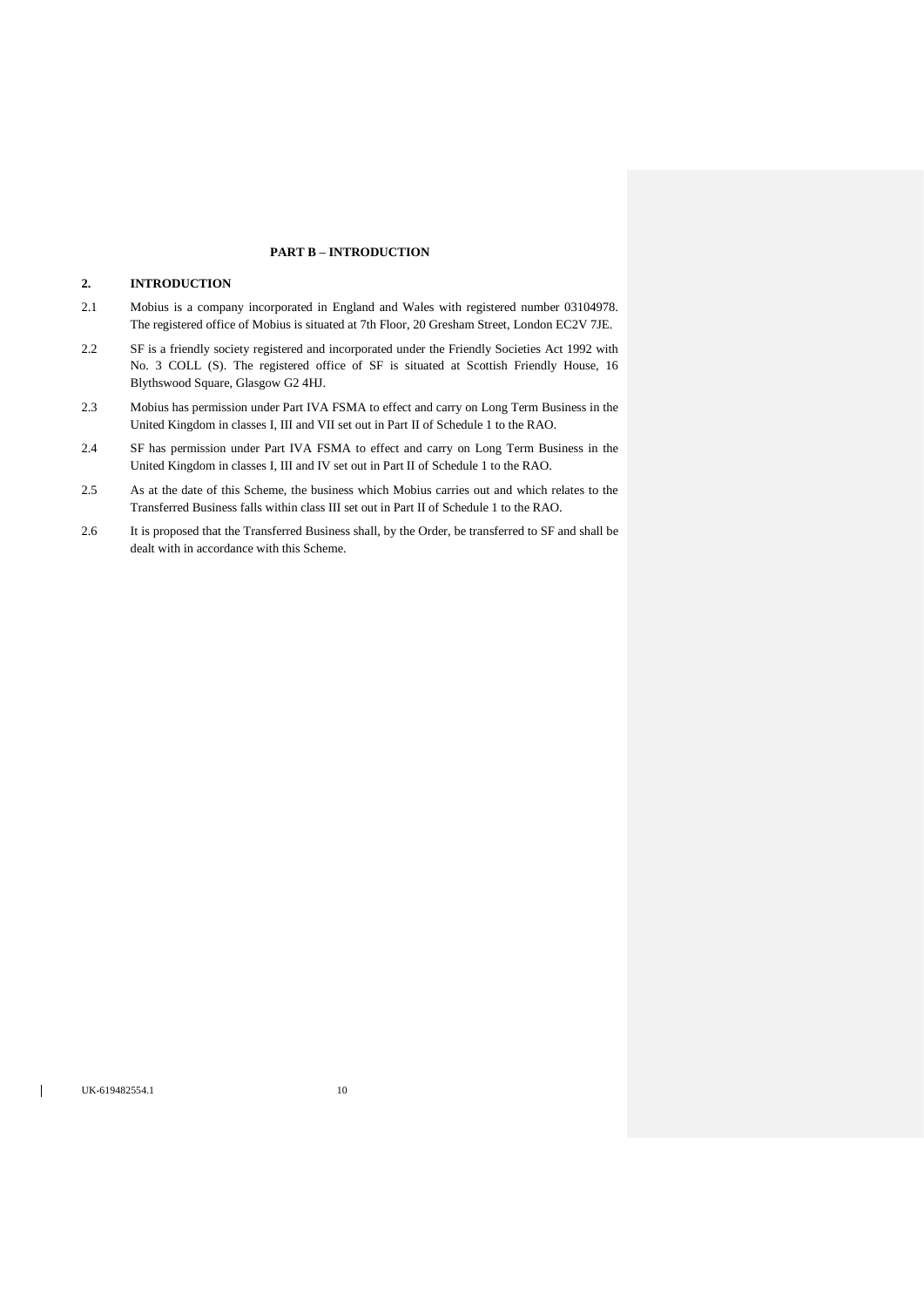### **PART C – TRANSFER**

### **3. TRANSFER OF BUSINESS**

- 3.1 Each part of the Transferred Business, the Residual Assets and the Residual Liabilities shall be transferred to and be vested in SF in accordance with this Scheme, so that:
	- (A) on and with effect from the Effective Date, each Transferred Asset and all the interest and property of Mobius in it shall, by the Order and without further act or instrument, be transferred to and be vested in SF, subject to all Encumbrances (if any) affecting such asset in accordance with this Scheme;
	- (B) on and with effect from each Subsequent Transfer Date, each Residual Asset to which such Subsequent Transfer Date applies and all the interest and property of Mobius in it shall, by the Order and without any further act or instrument, be transferred to and be vested in SF, subject to all Encumbrances (if any) affecting such asset in accordance with this Scheme;
	- (C) on and with effect from the Effective Date, each Transferred Liability shall, by the Order and without any further act or instrument, be transferred to and become a liability of SF in accordance with this Scheme and shall cease to be a liability of Mobius; and
	- (D) on and with effect from each Subsequent Transfer Date, each Residual Liability to which such Subsequent Transfer Date applies shall, by the Order and without any further act or instrument, be transferred to and become a liability of SF in accordance with the Scheme and shall cease to be a liability of Mobius.
- 3.2 On and with effect from the Effective Date, Mobius shall, as reinsurer, issue the Mobius Reinsurance Policy to Scottish Friendly, as reinsured, to provide reinsurance of the Reinsured Liabilities. Each of Scottish Friendly and Mobius shall take all such steps and do all such things (including the filing, execution and delivery of any document) which may be necessary or desirable to secure the unit-linked liabilities of Mobius under the Mobius Reinsurance Policy.
- 3.3 Mobius shall retain the Excluded Assets and the Excluded Liabilities and nothing in this Scheme shall be construed as having the effect of transferring the Excluded Assets or the Excluded Liabilities to, or vesting in, SF.
- 3.4 SF shall accept without investigation or requisition such title as Mobius shall have at the Effective Date to the Transferred Assets and, at any Subsequent Transfer Date, to each Residual Asset then transferred.
- 3.5 Without prejudice to any other provision in this Scheme, Mobius and SF shall each take all such steps (including the execution and delivery of documents) as may be required or desired to:
	- (A) effect or perfect the transfer to and vesting in SF of any Transferred Asset or Residual Asset pursuant to this Scheme;
	- (B) correct any errors in the identity or amount of the assets so transferred or allocated; and
	- (C) effect or perfect the transfer to and assumption by SF of any Transferred Liability or Residual Liability pursuant to the Scheme.
- 3.6 The Transferred Assets, Residual Assets, Transferred Liabilities and Residual Liabilities shall be allocated to the SF Main Fund, in accordance with paragraph [4.](#page-11-0)

UK-619482554.1 11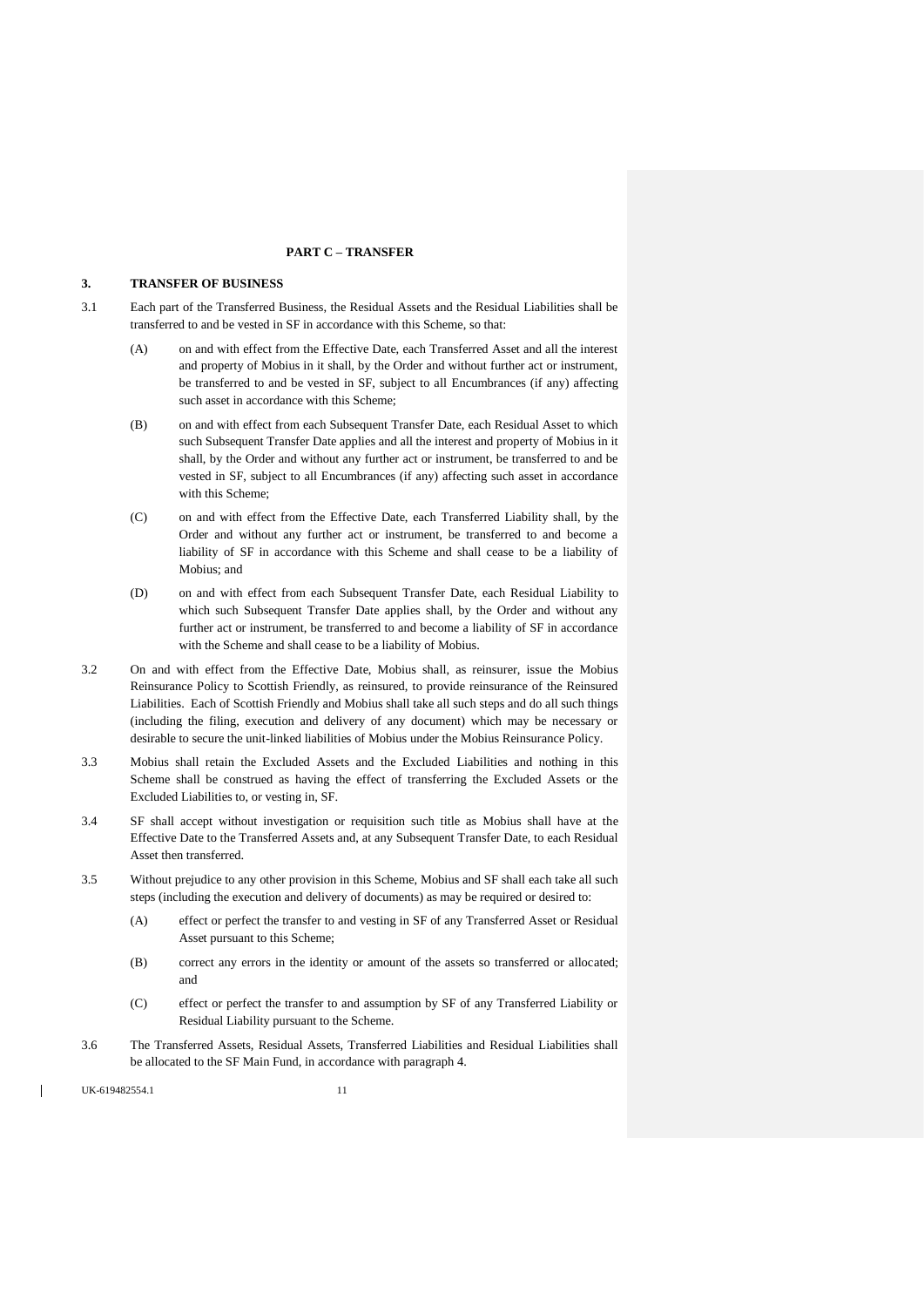- 3.7 Any reviews after the Effective Date of the charges pursuant to any Transferred Policies allocated to the SF Main Fund shall be subject to the same governance arrangements that are inforce from time to time for all other policies within the SF Main Fund.
- 3.8 Nothing in this Scheme shall at any time prevent SF from:
	- (A) establishing and maintaining other Long Term Funds or other sub-funds of the SF Main Fund and writing in or reinsuring to any such other Long Term Funds or subfunds any new Long Term Business or any business of other Long Term Funds or subfunds of SF;
	- (B) writing in or reinsuring to the SF Main Fund any new business; or
	- (C) writing in or reinsuring to any Fund, Policies issued pursuant to rights or options under the terms of the Transferred Policies.
- 3.9 On and with effect from the Effective Date, SF shall:
	- (A) succeed to all rights, liabilities and obligations of Mobius in respect of any Business Personal Data;
	- (B) become the data controller of any Business Personal Data in place of Mobius and shall be deemed to have been the controller of all such data at all material times when such data was processed; and
	- (C) in respect of any Business Personal Data, be under the same duty by virtue of any law as Mobius was under to respect the confidentiality and privacy of any person in relation to that personal data and shall be bound by any specific notice or consent given, or request made by, the data subject which was binding on Mobius and which required Mobius not to use the personal data for marketing purposes,

and in any consent given by a data subject in respect of such Business Personal Data, any reference to Mobius shall be deemed to include a reference to SF and any reference to any member of the Mobius Group shall be deemed to include a reference to any member of the SF Group.

### <span id="page-11-0"></span>**4. LINKED FUNDS**

- 4.1 On and with effect from the Effective Date the property and any associated liabilities comprised in each Mobius Linked Fund shall be allocated to and become comprised in a corresponding Linked Fund of SF within the SF Main Fund (the "**SF-Mobius Linked Funds**"), comprising immediately following the Effective Date the same number and value of units as were comprised within the relevant Mobius Linked Fund immediately prior to the Effective Date.
- 4.2 On and with effect from the Effective Date:
	- (A) subject always to the provisions of this paragraph 4, in relation to any benefits under Transferred Policies which are linked to a SF-Mobius Linked Fund, SF shall become entitled to the same rights and powers and be subject to the same duties and liabilities as applied to Mobius in relation to the corresponding Mobius Linked Fund immediately prior to the Effective Date; and
	- (B) benefits under any Transferred Policy which, immediately prior to the Effective Date, were linked to any one or more Mobius Linked Fund(s) shall become linked to the corresponding SF-Mobius Linked Fund(s) and SF shall as at the Effective Date allocate to each such Transferred Policy the same number and classes of units in the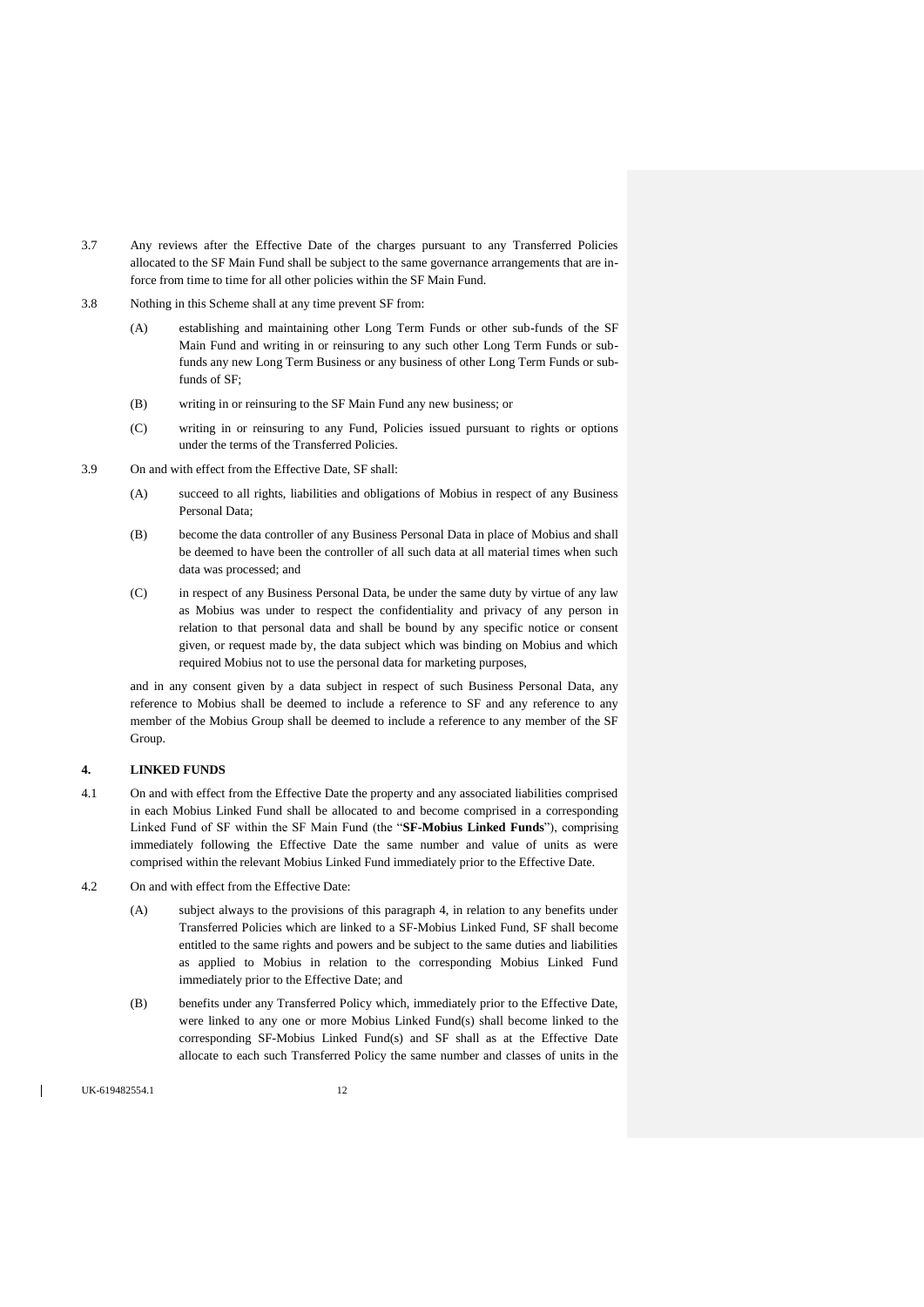corresponding SF-Mobius Linked Fund(s) as the number and classes of units in the relevant Mobius Linked Fund(s) which were allocated to the Transferred Policy immediately prior to the Effective Date.

- 4.3 If any property comprised in a Mobius Linked Fund falls within the provisions of paragraph [10.1,](#page-16-1) all interests and rights in relation to such property shall be allocated to the relevant SF-Mobius Linked Fund to which such property would, had it been a Transferred Asset, have been allocated. On and with effect from the relevant Subsequent Transfer Date each Residual Asset that is comprised in a Mobius Linked Fund shall be allocated to the SF-Mobius Linked Fund to which it would have been allocated pursuant to this paragraph [4](#page-11-0) had it been a Transferred Asset.
- 4.4 The SF-Mobius Linked Funds shall initially be established with the same investment objectives, investment restrictions and investment policies as were applied by Mobius to the corresponding Mobius Linked Fund immediately prior to the Effective Date.
- 4.5 Subject to FSMA, the requirements of Principle 6 and unless the Board of SF, acting in accordance with the standards of a prudent insurance company, is reasonably of the view that the terms of the relevant policies preclude or would otherwise preventdo not permit such action to be taken, SF shall be at liberty at any time and from time to time to open new Linked Funds, close any SF-Mobius Linked Funds, to merge or otherwise amalgamate or transfer any SF-Mobius Linked Fund or any part or parts thereof with or to (as the context requires) any other Linked Fund (including any other SF-Mobius Linked Fund) or any part or parts thereof or to divide any SF-Mobius Linked Fund into one or more Linked Funds, to change the investment objectives, investment restrictions and/or investment policies of the SF-Mobius Linked Funds or to effect any combination of the aforesaid, in each case on such terms as the SF Board shall consider reasonable having regard to the interests of its policyholders.

### **5. MEMBERSHIP RIGHTS**

5.1 SF shall procure that on and with effect from the Effective Date, the holder or holders of each Transferred Policy shall become members of SF with the membership rights set out in the SF Rules.

#### **6. CONTINUITY OF PROCEEDINGS**

- 6.1 On and with effect from the Effective Date, any Proceedings or applications to any authority (including, without limitation, any complaints to the Financial Ombudsman Service) whether pending, current or future by, against or in relation to and/or in respect of which Mobius is a party (or, in the case of future Proceedings, Mobius would be a party but for this Scheme) (including, without limitation, as the plaintiff, claimant, applicant, defendant, respondent, pursuer, defender or petitioner) concerning or in connection with the Transferred Business, the Transferred Policies, the Transferred Assets or the Transferred Liabilities shall be continued or commenced by, against or in relation to SF and SF shall be entitled to all defences, claims, counterclaims, settlements, rights of set-off and any other rights that would have been available to Mobius in relation to the Transferred Business, the Transferred Policies, the Transferred Assets, the Transferred Liabilities and such Proceedings or applications.
- 6.2 On and with effect from each Subsequent Transfer Date applicable thereto any Proceedings or applications to any authority (including, without limitation, any complaints to the Financial Ombudsman Service) whether pending, current or future by, against or in relation to and/or in respect of which Mobius is a party (or, in the case of future Proceedings, Mobius would be a party but for the Scheme) (including, without limitation, as the plaintiff, claimant, applicant,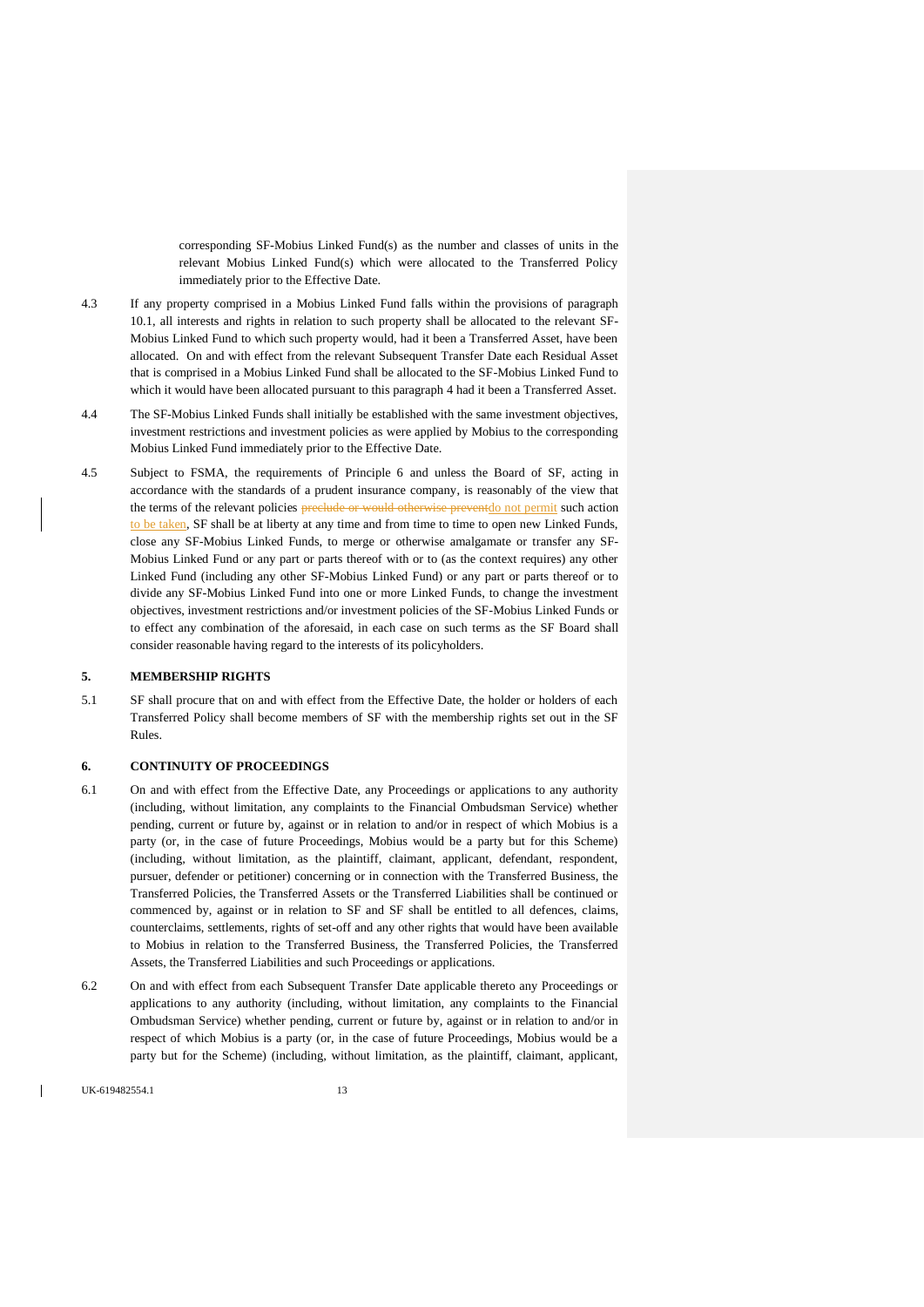defendant, respondent, pursuer, defender or petitioner) concerning the Residual Assets or Residual Liabilities which are to be transferred on such Subsequent Transfer Date shall be continued or commenced by, against or in relation to SF and SF shall be entitled to all defences, claims, counterclaims, settlements, rights of set-off and any other rights that would have been available to Mobius in relation to the Residual Assets and the Residual Liabilities. Until such Subsequent Transfer Date, the relevant Proceedings shall be continued by or against Mobius.

6.3 Any judgment, settlement, order or award obtained by or against Mobius to the extent that it relates to any part of the Transferred Business, the Transferred Policies, the Transferred Assets, the Transferred Liabilities, the Residual Assets or the Residual Liabilities and which is not fully satisfied before the Effective Date or, as the case may be, the applicable Subsequent Transfer Date, shall, on that date and to the extent to which it was enforceable by or against Mobius immediately prior to such date, become enforceable by or against SF (to the exclusion of Mobius).

### **7. RIGHTS AND OBLIGATIONS IN RELATION TO THE TRANSFERRED BUSINESS**

- <span id="page-13-0"></span>7.1 On and with effect from the Effective Date, SF shall become entitled to all the rights, benefits and powers of Mobius whatsoever subsisting on the Effective Date under or by virtue of the Transferred Policies.
- 7.2 Without prejudice to the generality of paragraph [7.1,](#page-13-0) where the benefits of any Transferred Policy are held under the terms of a trust, such terms, together with the terms of any rules applicable to any pension scheme in the case of any pension scheme under which benefits are referable to a Transferred Policy, shall operate and be construed on and with effect from the Effective Date on a basis which is consistent with the transfer of such Transferred Policy in accordance with the provisions of this Scheme. For the avoidance of doubt:
	- (A) where the consent of Mobius is required under any such terms, the consent of SF shall, with effect from the Effective Date, instead be treated as required; and
	- (B) where a power to appoint trustees under such terms is conferred on Mobius, that power shall, with effect from the Effective Date, instead be treated as conferred on SF.
- 7.3 Subject to the terms of this Scheme, every person who is a Policyholder of any of the Transferred Policies or is a party to, or has the benefit of, any other agreement with Mobius relating to the Transferred Business shall on and with effect from the Effective Date become entitled, in succession to, and to the exclusion of, any rights which he may have had against Mobius under any of the Transferred Policies or any other such agreement relating to the Transferred Business, to the same rights against SF as were available to him against Mobius under such Policies or such other agreement relating to the Transferred Business and (as regards Transferred Policies under which premiums or other sums attributable or referable thereto continue to be payable) shall on and with effect from the Effective Date account to SF for any further or additional premiums or other sums attributable or referable thereto as and when the same become due and payable.
- <span id="page-13-1"></span>7.4 If any person entitled to do so with respect to a Transferred Policy, exercises any right or option granted under the terms of that Policy and either:
	- (A) the right or option provides for a new, additional or replacement Policy to be issued or amendments to be made to an existing Transferred Policy; or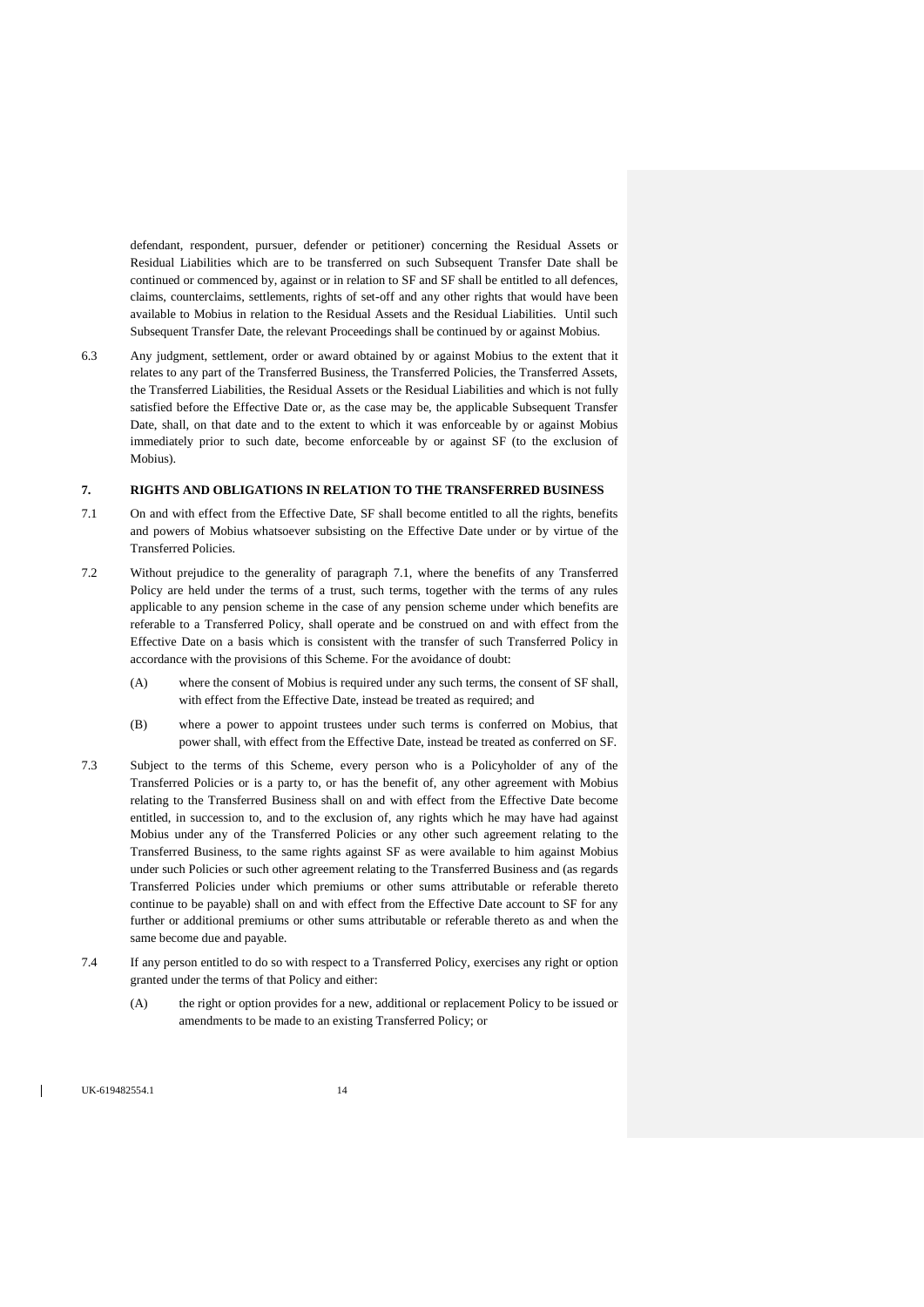(B) it is appropriate in the opinion of the SF Board, having regard to appropriate actuarial advice, in order to comply with that right or option to issue a new, additional or replacement Policy or, as the case may be, amend an existing Transferred Policy,

such person shall be entitled to require that the obligation thereby arising shall be satisfied by the issue by SF of a Policy which complies with the terms of such right or option, but (without prejudice to the right of such person to have the right or option satisfied by the issue by SF of such a Policy) if SF is not at the time of the exercise of such right or option writing Policies complying exactly with the Policy to which the right or option refers, SF shall be entitled to offer to such person as an alternative (and, if accepted, in lieu thereof) the Policy commonly offered by SF which SF considers to be the nearest equivalent Policy in accordance with the terms and conditions applicable to the Policies of SF at that time, provided that the issue of such alternative Policy would not in the opinion of the SF Board, having regard to appropriate actuarial advice result in a liability or an increase in liability to taxation of the holder of such Policy (or in the event of such liability or increase in liability would occur SF shall have the option to indemnify the policyholder in full and to issue another Policy pursuant to this paragraph [7.4\)](#page-13-1) or otherwise fail to satisfy his reasonable expectations.

- 7.5 All references in any Transferred Policy or other agreement relating to the Transferred Business to Mobius, its board of directors, its Actuary or any other officers, employees or agents of Mobius shall from and after the Effective Date be read as references to SF, its board of directors, its Actuary or any other officers or employees of SF or, where appropriate, agents of SF to which the administration or investment management of the relevant part of the business carried on by SF has been delegated. In particular, but without limitation, all rights and/or duties exercisable or expressed to be exercisable or responsibilities to be performed by Mobius, its board of directors, Actuary or any other officers, employees or agents of Mobius in relation to any of the Transferred Policies or other agreements relating to the Transferred Business shall, from the Effective Date, be exercisable or required to be performed by SF, its board of directors, its Actuary or any other officers, employees or agents. All references in a Transferred Policy to the Mobius Group shall, where the context requires, be read and construed, from the Effective Date, as references to the SF Group.
- 7.6 The transfer of any rights, benefits, liabilities and obligations under or in connection with any Transferred Policy, Transferred Asset, Residual Asset, Transferred Liability or Residual Liability pursuant to this Scheme shall take effect and shall be valid and binding on all parties having any interest in the same notwithstanding any restriction on transferring, assigning or otherwise dealing with the same and such transfer shall be deemed to take effect on the basis that it does not contravene any such restriction and does not give rise to any right to terminate, modify, acquire or claim an interest or right, or to treat an interest or right as terminated or modified.

## <span id="page-14-0"></span>**8. EXCLUDED POLICIES**

- 8.1 The Excluded Policies (if any) shall not be transferred to SF by this Scheme and, subject to paragraph [8.6,](#page-15-0) the liabilities under or attributable to the Excluded Policies shall remain liabilities of Mobius but shall at all times after the Effective Date be reassured in their entirety into SF for no further consideration in accordance with this paragrap[h 8.](#page-14-0)
- 8.2 The liability of SF in respect of the reassurance arrangements described in this paragraph [8](#page-14-0) shall be calculated so as to ensure that the rights, benefits and powers provided to the Policyholders of Excluded Policies shall be no less favourable than the rights, benefits and powers which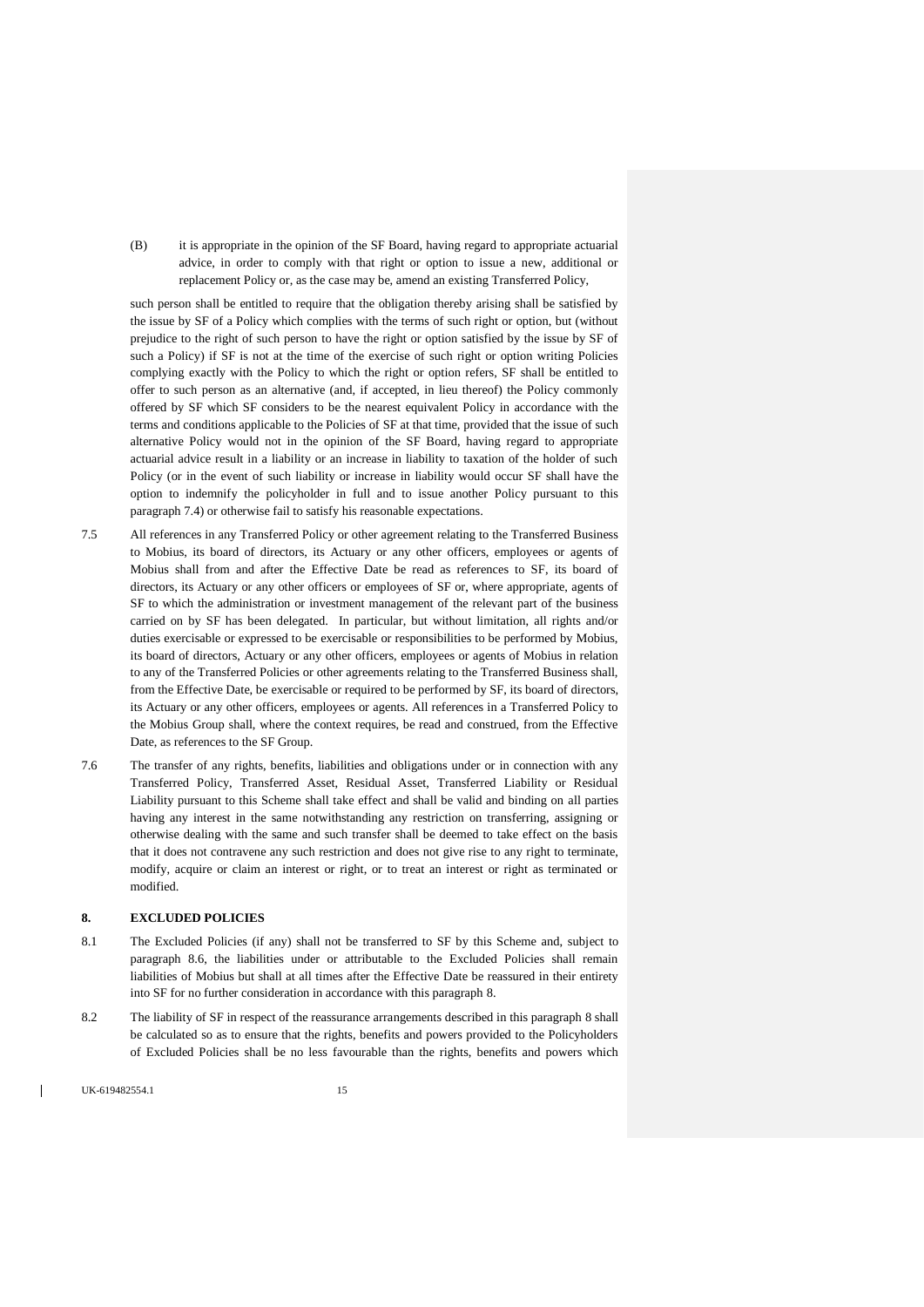would have been provided to such Policyholders of the Excluded Policies had such Excluded Policies been Transferred Policies.

- 8.3 On and with effect from the Effective Date, SF shall be responsible for the management and the administration of the Excluded Policies and Mobius hereby appoints SF as its exclusive agent to conduct the management and administration of the Excluded Policies and confers upon and grants to SF and to any agent appointed by SF all power and authority that SF in its sole judgement considers necessary or desirable to manage and administer the Excluded Policies. For these purposes, SF shall be entitled to represent itself as managing and administering the Excluded Policies as exclusive agent for Mobius, and shall be entitled to represent itself in that capacity directly to the Policyholders of Excluded Policies following the Effective Date.
- 8.4 If any person entitled to do so with respect to an Excluded Policy exercises any right or option granted under the terms of that Excluded Policy and either:
	- (A) the right or option provides for a new, additional or replacement Policy to be issued or amendments to be made to an existing Excluded Policy; or
	- (B) it is appropriate in the opinion of the SF Board, having regard to appropriate actuarial advice, in order to comply with that right or option to issue a new, additional or replacement Policy or, as the case may be, amend an existing Excluded Policy,

such person shall be entitled to require that the obligation thereby arising may be satisfied by the issue or amendment (as the case may be) by Mobius of a Policy which complies with the terms of such right or option. Without prejudice to such entitlement:

- (C) SF shall be entitled to offer to such person as an alternative (and, if accepted, in lieu thereof) a Policy which complies with the terms of such right or option; and
- (D) if SF is not at the time of the exercise of such right or option writing Policies complying exactly with the Policy to which the right or option refers, then SF shall be entitled to offer to such person as an alternative (and, if accepted, in lieu thereof) the Policy commonly offered by SF which SF considers to be the nearest equivalent Policy, in accordance with the terms and conditions applicable to Policies of SF at that time.
- 8.5 If all consents, permissions or other requirements for the transfer of an Excluded Policy from Mobius to SF are obtained:
	- (A) such Excluded Policy shall be transferred to SF, and shall thereafter be treated in all respects, as if it were a Transferred Policy; and
	- (B) any liability attributable to such Excluded Policy shall be transferred to SF, and shall thereafter be treated in all respects, as if it were a Transferred Liability.
- <span id="page-15-0"></span>8.6 If any Excluded Policy is novated to SF, the property and liabilities relating to such Excluded Policy shall, to the extent not previously transferred, be transferred to SF and such Excluded Policy shall thereafter be dealt with by SF under the provisions of this Scheme in all respects as if such Excluded Policy were a Transferred Policy, and the reassurance arrangements set out in this paragraph [8](#page-14-0) shall, on and with effect from that novation, cease to apply to that Excluded Policy (provided however that SF shall continue to reassure Mobius against any liability of Mobius under such Excluded Policy).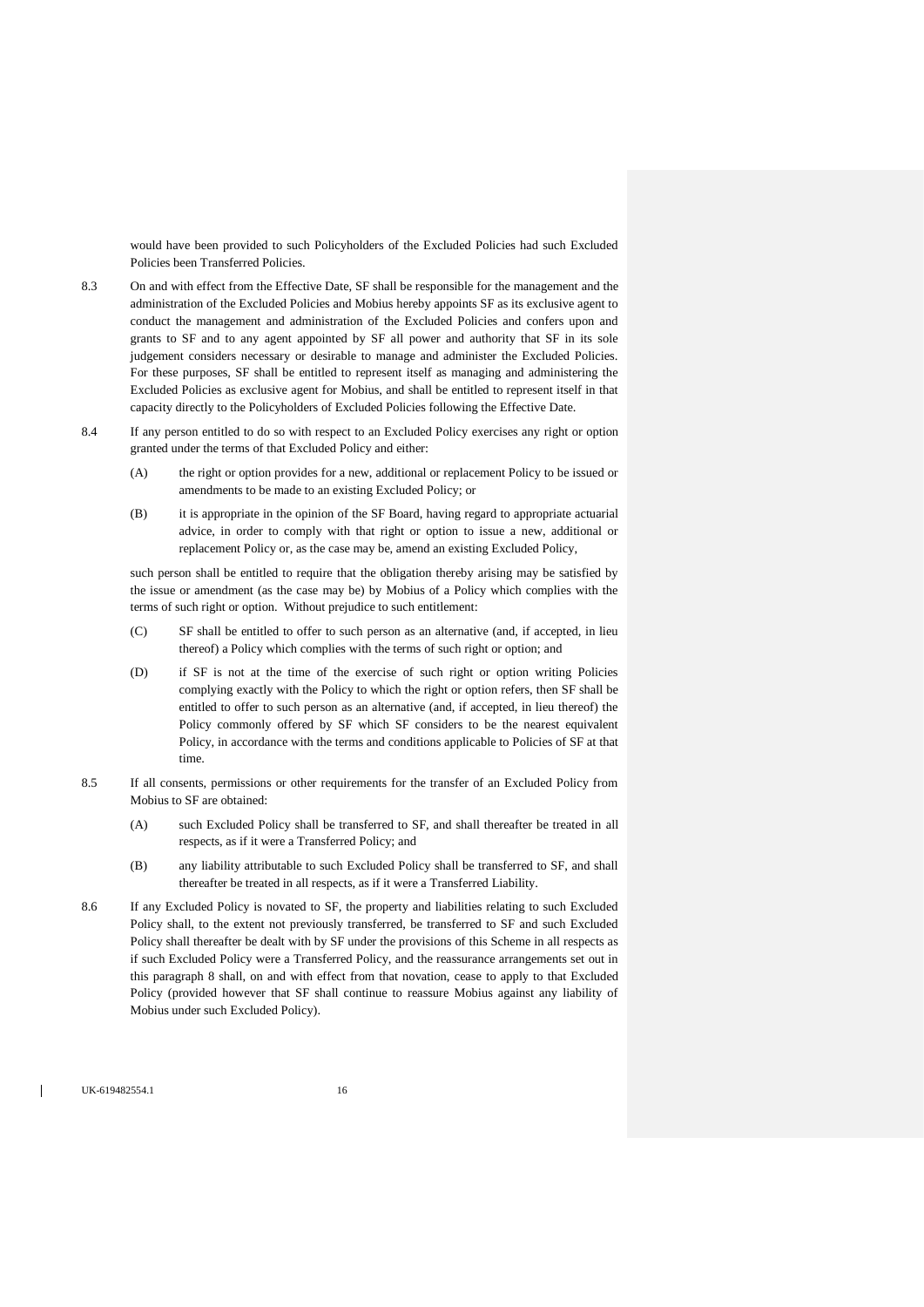### **9. PREMIUMS, MANDATES AND OTHER PAYMENTS**

- 9.1 All premiums attributable or referable to the Transferred Policies shall on and after the Effective Date be payable to SF and shall be receivable and received by SF.
- 9.2 Any mandate or other instruction in force on the Effective Date (including, without limitation, any instruction given to a bank by its customer in the form of a direct debit or standing order) and providing for the payment by a banker or other intermediary of premiums payable to Mobius under or in respect of any of the Transferred Policies shall thereafter take effect as if it had provided for and authorised such payment to SF.
- <span id="page-16-0"></span>9.3 Any mandate or other instruction in force on the Effective Date as to the manner of payment of any sum payable by Mobius under any of the Transferred Policies shall, on and from the Effective Date, continue in force as an effective authority to SF.

### **10. DECLARATION OF TRUST BY MOBIUS**

- <span id="page-16-2"></span><span id="page-16-1"></span>10.1 If:
	- (A) any Transferred Asset is not, or is not capable of being, transferred to and vested in SF by the Order on the Effective Date by reason of:
		- (i) such property being a Residual Asset; or
		- (ii) such property being outside the jurisdiction of the Court; or
		- (iii) any other reason; or
	- (B) any Residual Asset is not, or is not capable of being, transferred to and vested in SF by the Order on the Subsequent Transfer Date applicable thereto; or
	- (C) the transfer of any Transferred Asset or Residual Asset outside the jurisdiction of the Court is not recognised by the laws of the jurisdiction in which such property is situated; or
	- (D) in any circumstances Mobius and SF shall agree in writing before the Effective Date (or, in the case of any Residual Asset, before the Subsequent Transfer Date applicable thereto) that it is expedient not to effect a transfer of any such property of Mobius,

<span id="page-16-3"></span>then Mobius shall, from the Effective Date, hold any such Transferred Asset or Residual Asset referred to in sub-paragraphs [\(A\)](#page-16-2) an[d \(D\)](#page-16-3) of this paragraph [10.1](#page-16-1) (together with any proceeds of sale or income or other right accrued or return arising in respect of such assets) as trustee for SF.

- <span id="page-16-4"></span>10.2 Mobius shall be subject to SF's directions in respect of any property referred to in subparagraphs [\(A\)](#page-16-2) to [\(D\)](#page-16-3) of paragraph [10.1,](#page-16-1) from the Effective Date, until the relevant property is transferred to or otherwise vested in SF or is disposed of (whereupon Mobius shall account to SF for the proceeds of sale thereof), and SF shall have authority to act as the attorney of Mobius in respect of such property for all purposes.
- 10.3 In the event of any payment being made to, property being received by or right being conferred upon Mobius after the Effective Date in respect of the Transferred Business, any Transferred Asset, any Residual Asset or any asset referred to in paragrap[h 10.1,](#page-16-1) Mobius shall, as soon as is reasonably practicable after its receipt, pay over the full amount of such payment or (to the extent to which it is able to do so) transfer such property or right to, or in accordance with the directions of, SF and SF shall reimburse the costs reasonably incurred by Mobius in making any such payment or transfer.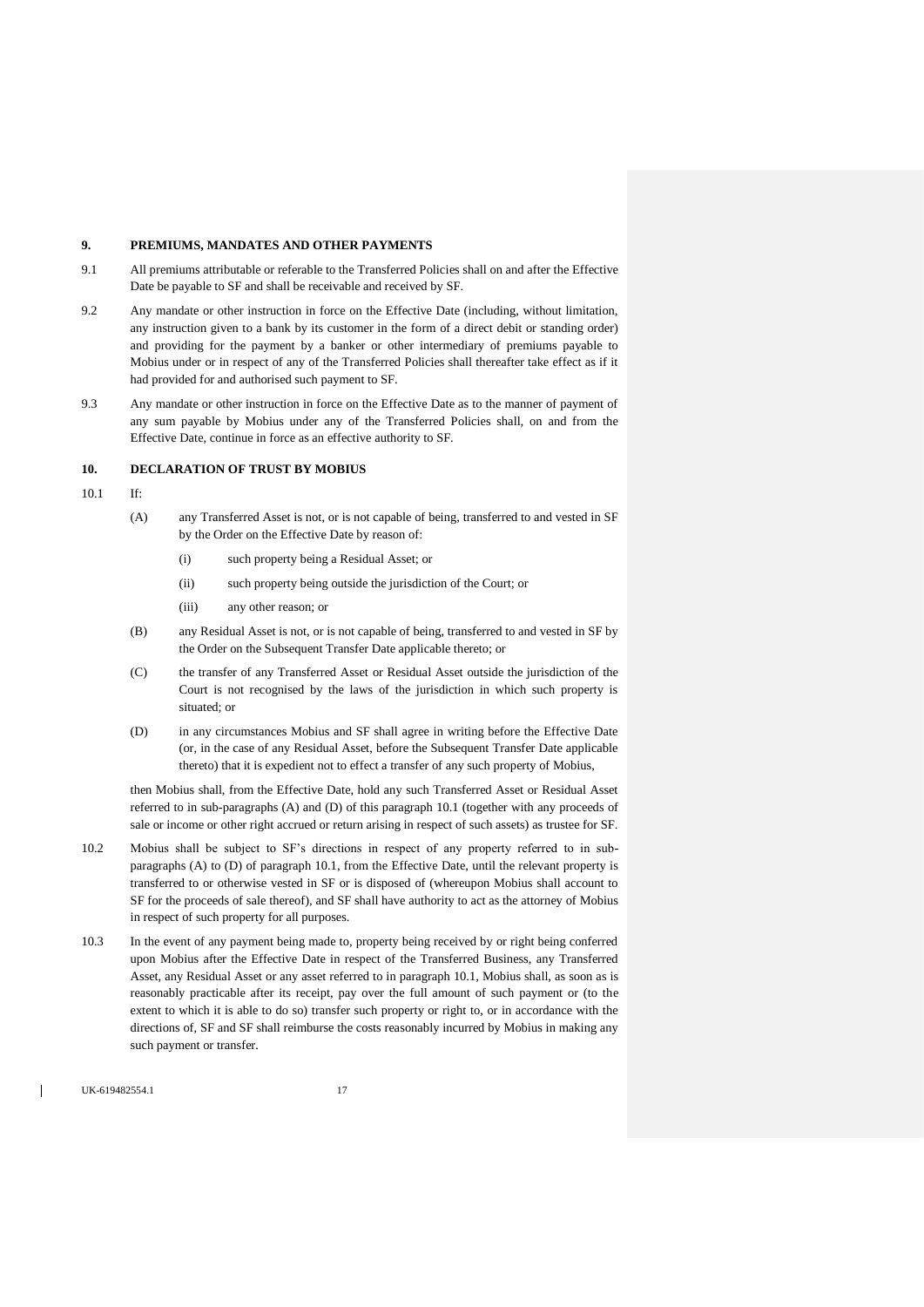## **11. INDEMNITIES IN FAVOUR OF MOBIUS AND SF**

- <span id="page-17-1"></span>11.1 Subject to paragraph [11.2,](#page-17-0) with effect from the Effective Date, SF shall discharge on Mobius's behalf or, failing that, shall indemnify Mobius against charges, costs, liabilities, losses and claims arising in respect of all Transferred Liabilities and Residual Liabilities (save to the extent that such Residual Liability has arisen or increased as a direct result of the failure by Mobius to comply with any directions given by SF under paragrap[h 10.2\)](#page-16-4), provided that:
	- (A) (in the case of Transferred Liabilities), Mobius shall consult with SF prior to taking any action in respect of any Transferred Liabilities and shall not agree to settle or indicate an intention to agree or settle any potential Transferred Liability without the written consent of SF.
- <span id="page-17-0"></span>11.2 Where a Transferred Liability or a Residual Liability is, whether wholly or in part, the subject of a policy of indemnity insurance or a claim or right of recovery against a third party, the indemnity given by SF pursuant to paragraph [11.1](#page-17-1) shall only apply to the extent that Mobius, having made a claim under such a policy or against such third party, shall have failed to recover any such amount pursuant to rights it may have under such policy, claim or right of recovery (having used all reasonable endeavours to do so) provided always that SF shall indemnify Mobius in respect of any reasonable costs, claims, charges and other liabilities incurred by Mobius in recovering the same.
- 11.3 Where Mobius is entitled to receive an amount pursuant to paragrap[h 11.2,](#page-17-0) it shall be entitled to receive such amount as, after taking into account the payment of any liability to Tax in respect of the amount receivable and the amount and timing of any Tax benefit obtained by Mobius to the extent that such Tax benefit is attributable to the underlying matter giving rise to the entitlement to receive such amount pursuant to paragraph [11.2,](#page-17-0) will result in the receipt of an amount equal to the liability indemnified against.
- 11.4 On and from the Effective Date, Mobius shall indemnify SF against charges, costs, liabilities, losses and claims arising in respect of all Excluded Assets and Excluded Liabilities provided that SF shall consult with Mobius prior to taking any action in respect of any Excluded Assets and Excluded Liabilities and shall not agree to settle or indicate an intention to agree or settle any potential Excluded Liability without the written consent of Mobius.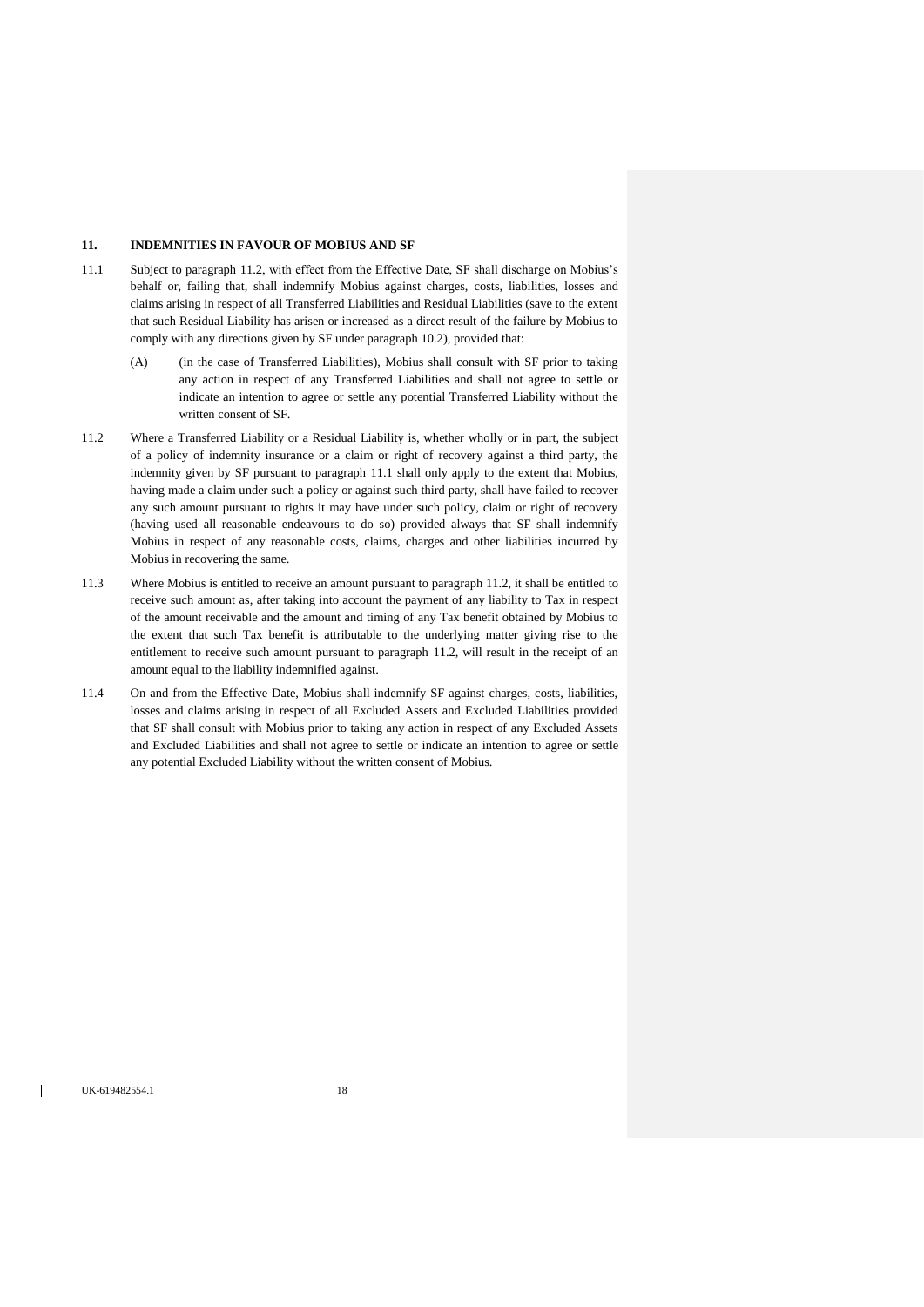### **PART D – MISCELLANEOUS**

## <span id="page-18-0"></span>**12. EFFECTIVE DATE**

- 12.1 Subject to paragraph [12.4,](#page-18-2) this Scheme shall become effective at  $[00.01 \text{ a.m.}]$  on  $[31 \text{ October}]$ November 2018])) or on such other time and date as SF and Mobius may agree and specified in the Order sanctioning the Scheme.
- 12.2 If Mobius and SF agree that the transfer of the Transferred Business should become effective on or after  $[00.01 \text{ a.m.}]$  on  $[28 \text{ December } 2018]$ , Mobius and SF must apply to the Court for a further order, specifying any time and date on or after  $[00.01 \text{ a.m.}]$  on  $[28 \text{ December } 2018]$ which, subject to the consent of the Court, shall then become the Effective Date for the purposes of this Scheme and this Scheme shall then become operative on and from the time and date so specified, provided that:
	- (A) the Regulators
		- (i) have been provided with sufficient advance notice; and
		- (ii) shall have the right to be heard at any hearing of the Court at which such application is considered;
	- (B) such application shall be accompanied by a certificate from an Independent Expert to the effect that the proposed amendment will not materially adversely affect the holders of the Transferred Policies or existing policyholders of Mobius or SF;
	- (C) the Independent Expert shall be provided with the most up-to-date financial information available to each of Mobius and SF (as such information relates to it);
	- (D) a notice of the making of such order is published on the website of Mobius within fourteen days of the making of such further order.
- 12.3 Unless this Scheme shall become effective on or before  $\frac{128}{28}$  March 2019<sup>1</sup>, or such later date and/or time as the Court may allow (following consultation with the Regulator) upon the application of Mobius and SF, it shall lapse.
- <span id="page-18-2"></span>12.4 This Scheme shall not become effective on the Effective Date unless:
	- (A) the Order shall have been made;
	- (B) SF has in place all necessary regulatory permissions under the RAO to enable SF to carry on the Transferring Business with effect from the Effective Date; and
	- (C) the Tax Clearances have been obtained or waived.

## <span id="page-18-1"></span>**13. MODIFICATIONS OR ADDITIONS**

- 13.1 Mobius and SF may consent for and on behalf of themselves and all other persons concerned (other than the Regulators) to any modification of or addition to this Scheme or to any further condition or provision affecting the same which, in each case prior to its sanction of this Scheme, the Court may approve or impose.
- 13.2 Subject to paragraph [13.4,](#page-19-0) at any time after the sanction of this Scheme, Mobius and SF shall be at liberty to apply jointly to the Court for consent to amend its terms, provided that in any such case:
	- (A) the Regulators shall be notified of, and have the right to be heard at, any hearing of the Court at which such application is considered; and

UK-619482554.1 19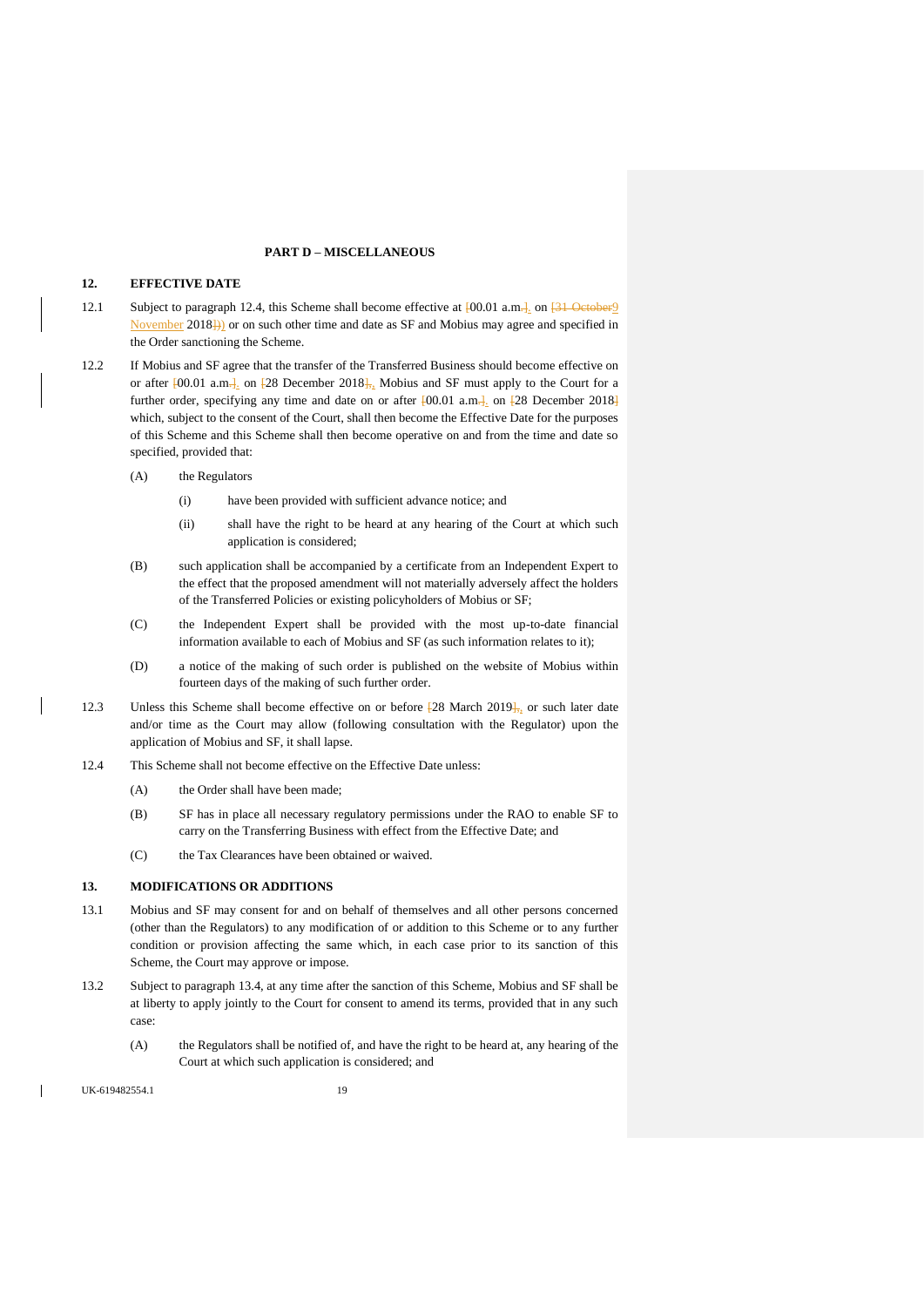- (B) such application shall be accompanied by a certificate from an independent actuary (who shall first be approved for the purpose by the Regulators) to the effect that in his opinion the proposed amendment will not materially adversely affect the Policyholders of Transferred Policies or Excluded Policies, including by reference to:
	- (i) the effect of the proposed amendment to the Scheme on the security of those Policyholders' contractual rights, including the likelihood and potential effects of the insolvency of SF;
	- (ii) the likely effects of the proposed amendment to the Scheme on relevant conduct matters such as including for example on investment management, new business strategy, administration, governance, expense levels and valuation bases insofar as they may effect (1) the security of those Policyholders' contractual rights; (2) the level of service provided to those Policyholders and (3) the reasonable benefit expectations of those Policyholders; and
	- (iii) the cost and tax effects of the proposed amendment to the Scheme, including insofar as they may affect the security of those Policyholders' contractual rights or their reasonable benefit expectations.
- 13.3 If such consent is granted, Mobius and SF may amend the terms of this Scheme in accordance with such consent.
- <span id="page-19-0"></span>13.4 The consent of the Court shall not be required in respect of amendments to the Scheme which are:
	- (A) minor and/or technical amendments to the terms of this Scheme (including amendments to correct manifest errors) that are agreed by Mobius and SF;
	- (B) necessary to comply with such of the requirements of Applicable Law which have or will have any implications for Mobius or SF in relation to the terms or operation of this Scheme;
	- (C) necessary to reflect any changes in generally accepted actuarial practices relating to the management of the Transferred Policies; or
	- (D) required to protect the rights and reasonable expectations of the Policyholders of the Transferred Policies,

provided that the Regulators have been notified of the same in sufficient time in advance of the proposed amendment being made and have indicated in writing that they do not object thereto.

13.5 The consent of the Court or the Regulators shall not be required in relation to the amendment or termination of either the Mobius Reinsurance Agreement or any reassurance arrangement pursuant to paragraph 8.

## **14. THIRD PARTY RIGHTS**

A person who is not a party to this Scheme may not enforce any term of this Scheme pursuant to the Contracts (Rights of Third Parties) Act 1999.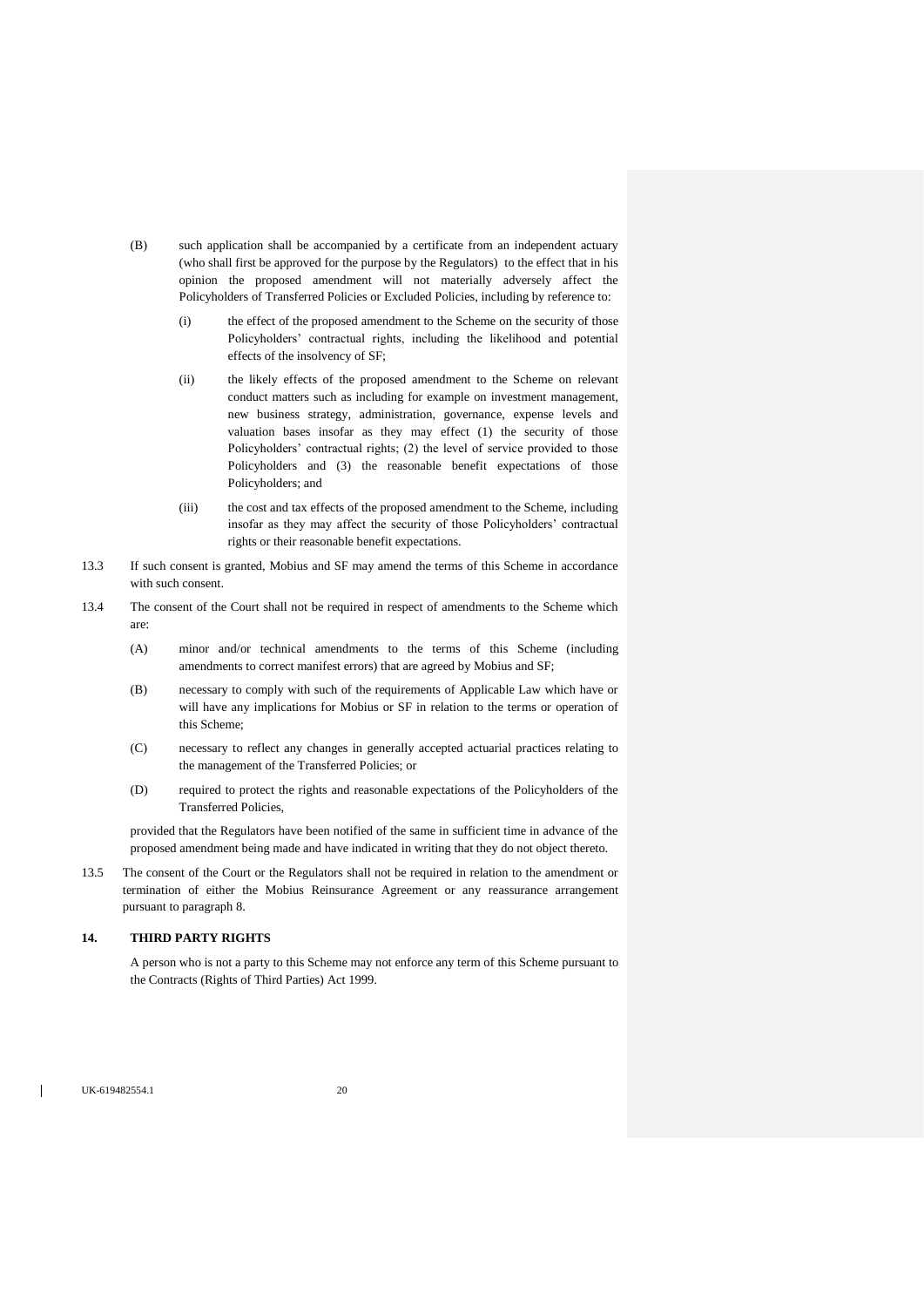## **15. COSTS AND EXPENSES**

- 15.1 Subject to paragraphs [15.2](#page-20-0) to [15.4,](#page-20-1) Mobius and SF shall meet their own costs and expenses (including any transfer tax chargeable in connection with this Scheme) incurred in connection with this Scheme.
- <span id="page-20-0"></span>15.2 The following costs and expenses incurred in connection with this Scheme shall be borne equally by Mobius and SF:
	- (A) the fees of the Regulators;
	- (B) the costs and expenses of the Independent Expert;
	- (C) the costs and expenses of any jointly appointed barrister; and
	- (D) the costs and expenses of any jointly appointed third party tax adviser.
- 15.3 The following costs and expenses incurred in connection with this Scheme shall be borne by Mobius:
	- (A) the costs and expenses of its external legal adviser retained in connection with this Scheme;
	- (B) any costs incurred by Mobius in connection with the publication of notices in accordance with paragraph 3(2)(a) of the CBTRA Regulations and as directed by the Court;
	- (C) any costs incurred by Mobius in connection with the sending of any notice required under paragraph 3(2)(b) of the CBTRA Regulations and as directed by the Court to Policyholders of Transferred Policies; and
	- (D) any costs incurred in giving a copy of the Report and/or the Summary Scheme Document to any person other than a member of SF who requests such document in accordance with paragraph 3(4) of the CBTRA Regulations.
- <span id="page-20-1"></span>15.4 The following costs and expenses incurred in connection with the Scheme shall be borne by SF:
	- (A) the costs and expenses of its external legal adviser retained in connection with this Scheme;
	- (B) any costs incurred by SF in connection with the publication of notices in accordance with paragraph  $3(2)(a)$  of the CBTRA Regulations and as directed by the Court;
	- (C) any costs incurred by SF in connection with the sending of any notice required under paragraph 3(2)(b) of the CBTRA Regulations and as directed by the Court; and
	- (D) any costs incurred in giving a copy of the Report and/or the Summary Scheme Document to any member of SF who requests such document in accordance with paragraph 3(4) of the CBTRA Regulations.

### **16. EVIDENCE OF TRANSFER**

The production of a copy of the Order with any modifications, amendments and/or additions made under paragraph [13](#page-18-1) shall be evidence for all purposes of the transfer to and vesting in SF of the Transferred Business.